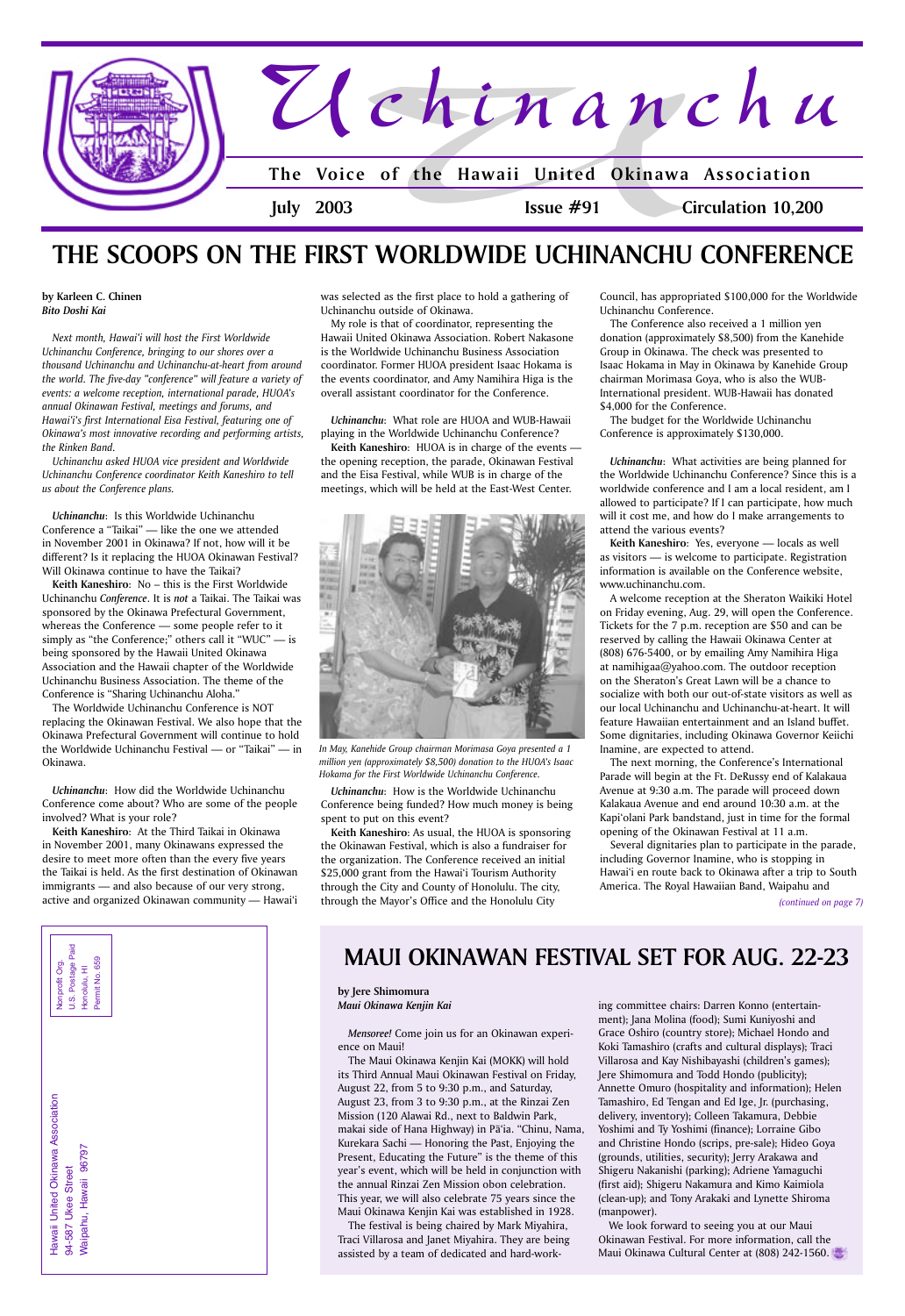## Uchinanchu

*Uchinanchu* is the newsletter of the Hawaii United Okinawa Association. Although subject to change,

issues will be published bi-monthly. Volunteer writers are welcome. Send your name, address and telephone number to *Uchinanchu* Newsletter, Hawaii United Okinawa Association, 94-587 Ukee St., Waipahu, Hawai'i 96797. E-mail articles to Kchinen@lava.net

*Uchinanchu* reserves the right to edit all material for clarity and accuracy.

*PLEASE KOKUA!*

Production costs for *Uchinanchu* have escalated due to increases in circulation, labeling expenses and postage. Your contribution to help defray some of the expenses is greatly appreciated.

| Name:                         |            |
|-------------------------------|------------|
| Address:                      |            |
|                               |            |
| Enclosed is my donation of \$ | Hm. phone: |
| Please send your donation to  |            |

HUOA Newsletter Fund, 94-587 Ukee Street, Waipahu, HI 96797

Michael T. & Flora Nohara Clifton & Ellen Onaga Dennis K. & Janet T. Oshiro Masaru & Kiyoko Oshiro Sashiki Chinen Club Edith Shimabuku Jessie C. Takara Masao & Phyllis Takara Hilda & Roy Toguchi Alice & Shizuo Tokuda Lawrence Tokuda Clarence Uehara (Wailuku, Maui)

In memory of James S. Ishihara Ernest Ishikawa Juliet Y. Jakahi George Kamimura (Wailuku, Maui) Kay Y. & Gentoku Kamiya (Kekaha, Kaua'i) Stanley Kamiya Yoshio Kaneshi Kenneth & Betty Kaneshiro Shigeyoshi Katekawa (Honomu, Hawai'i) Harold Kishaba (Kahului, Maui) Robert C. Kishaba Kikuo Kobashigawa Florence Misako Lau Rosa S. & Robert K. Maja Trust (Pepeekeo, Hawai'i) D.Y. Matsumura Toshiko Matsuoka Masako & Richard Miyashiro Shizue Nakama Shizue Nakama

Sam & Virginia Nakasone

Mark J. Uehara Elsie F. Unten Janet Y. Uyechi Walter W. Wauke Walter & Lillian T. Wong Frank Yamashiro Ninell M. Yamashiro Mr. & Mrs. Sozen Yogi (Kahului, Maui) Mr. & Mrs. George Yoshimura (Wailuku, Maui) Patsy Y. & Walter Zukemura

## *UCHINANCHU* ADVERTISING RATES

| • 1/8 page $3^{1/2}$ x 2" | SIZE- Half page 10" x 8" • 1/4 page 5" x 8" • 1/5 page 5" x 4" • 1/6 page $3^{1/4}$ " x 3" |                   |                   |                   |
|---------------------------|--------------------------------------------------------------------------------------------|-------------------|-------------------|-------------------|
|                           | COST- Single issue Half-\$600 $\cdot$ 1/4 -\$300                                           | • $1/5 - $150$    | $\cdot$ 1/6-\$75  | • $1/8 - 550$     |
|                           | Two issues Half-\$1,100 • 1/4-\$500                                                        | $\cdot$ 1/5-\$250 | • $1/6 - $125$    | $• 1/8 - $90$     |
|                           | Three issues Half- $$1,620$ • $1/4-$810$                                                   | • $1/5 - $405$    | $\cdot$ 1/6-\$200 | $• 1/8 - $135$    |
| Six issues                | Half-\$3,000 • $1/4$ -\$1,500                                                              | $\cdot$ 1/5-\$750 | $\cdot$ 1/6-\$375 | $\cdot$ 1/8-\$250 |
| 12 issues                 | Half-\$6,000 • $1/4$ -\$3,000 • $1/5$ -\$1,500                                             |                   | $\cdot$ 1/6-\$750 | $\cdot$ 1/8-\$500 |

*Prices reflect camera ready ads. There will be a \$25.00 minimum fee for production work.* Please contact Karen Kuba-Hori at 676-5400 or 676-7811 (fax) for more information.

## UCHINANCHU *Ippe nihei deebiru . . mahalo . . .*

Anonymous Anonymous Anonymous Marion M. Akamine Russell Akamine Seitoku & Shizuko Akamine Suzanne S. Arakaki Jerry Arakawa (Wailuku, Maui) Carl S. Asato (Pukalani, Maui) In memory of my son, Castle Candilasa In memory of Wallace S. & Kiyoko Chinen Richard Y. Chinen Doris Ching In memory of Harry Gima Alice O. Higa Elaine N. & Herbert Higa Mr. & Mrs. Naosuke Higa Yoshiko N. Hunter Henry Ige Thomas M. Ikehara (Volcano, Hawai'i)

**by George Tamashiro** *Wahiawa Okinawa Kyoyu Kai, Itoman Shijin Kai*

I am constantly amazed by the energy, excitement and joy shared by Hawaii United Okinawa Association members with our larger Hawaii community and even communities outside of Hawaii. During the past few weeks, I had the pleasure of meeting with legislators from Okinawa; been touched with many emotions by the excellent stage play, "Nakagusuku Jouwa;" and felt pride in helping people register to become life-saving bone marrow donors. I was extremely pleased with the success of our Children's Cultural Day Camp and impressed with HUOA's participation in the city's dedication of the softball fields at the Central Oahu Regional Park.

Some of these activities may be described in greater detail elsewhere, but please allow me to summarize them:

## **• Government Officials from Okinawa**

Eight City Council members and business leaders from Okinawa and Naha staff members from the American Consulate, accompanied by two hosts from the U.S. Pacific Command Public Diplomacy Office, joined HUOA's banner brigade and participated in the Pan-Pacific Matsuri in Hawai'i parade. After spending four full days in seminars with the U.S. military and visiting with state and city officials, our Okinawan visitors were led on a fun and relaxing tour of the Hawaii Okinawa Center by former president, Dr. Albert Miyasato.

## **• Gekidan Hanazono, Izumi Kazuko Za-cho's performance of the well-known stage play, "Nakagusuku Jouwa"**

Although the drama was performed primarily in Okinawan language, the skill of the performers was such that I could feel the many emotions and understand the deep feelings of this traditional performance. The tremendous amount of preparation required for the performance at the Hawaii Okinawa Center was shared by our local volunteers who prepared the stage, backdrops, dressing rooms, sound system, lighting, and even sold tickets to the performance. The potluck dinners for the dancers, musicians and volunteers were provided by the Paranku Clubs of Hawaii and the Nidaime Teishin Kai. With the help of Tamagusuku Ryu Shosetsu Kai, Tamagusku Setsuko, Iemoto, and guest performer Kitajima Sumiko, this performance not only shared our unique culture, but also raised over \$3,600 for the HUOA.

### **• Hawaii Bone Marrow Donor Registry**

This year, the HUOA selected the Hawaii Bone Marrow Donor Registry for our "Gratitude in Action" community service project, lending support to the agency for the good work it provides our

community. We wanted to help publicize the need for more of us to sign up as potential donors of life-saving bone marrow. Thanks to our efforts, the Hawaii Bone Marrow Donor Registry signed up 127 new potential donors at the Pearlridge Shopping Center during HUOA's four-hour drive, encouraging people in the audience to reach out and help someone. I was especially moved to see people — complete strangers

— standing in line to register after hearing about the urgent need for help from our speakers. Good project!

## **PRESIDENT MESSAGE**



*HUOA President George Tamashiro welcomes people to the recruitment drive for the Hawaii Bone Marrow Donor Registry.*

*Uchinanchu* is our voice — the voice of the Hawaii United Okinawa Association, its members, and the "home" we all built together: the Hawaii Okinawa Center. By sharing information and experiences, *Uchinanchu* keeps us connected as a family, dedicated to preserving, sharing and perpetuating our Okinawan cultural heritage. HUOA received \$2,990.00 in contributions for *Uchinanchu* from March through

June, including seven from Maui, three from the Big Island and one from Kaua'i. Every dollar donated — along with the valuable income from advertising — helps offset the cost of publishing *Uchinanchu*. HUOA sends a sincere ippe nihwee deebiru to the following donors. Mahalo for keeping *Uchinanchu* alive and thriving.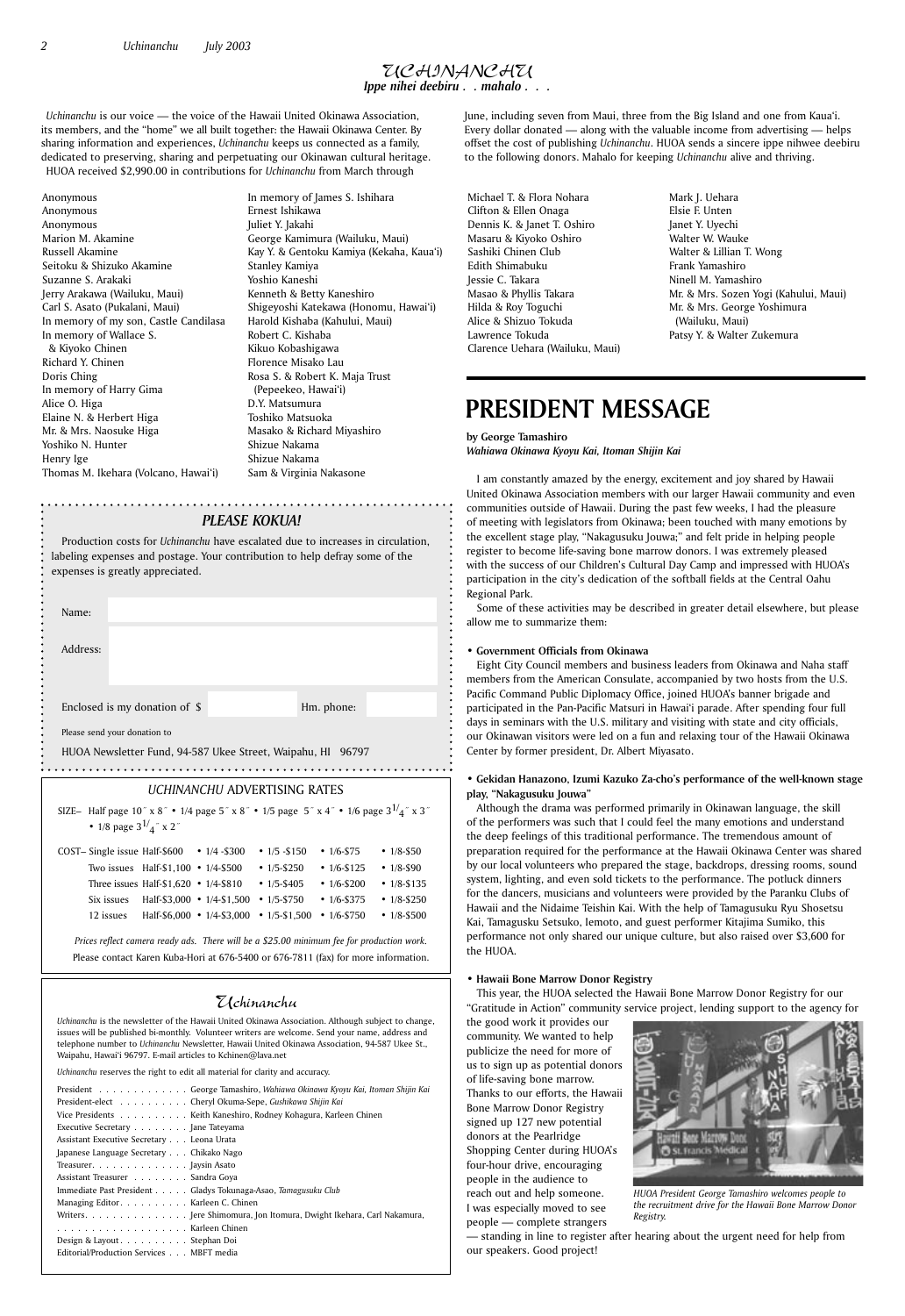## **MAHALO FOR "PRESERVING OUR LEGACY"**

Thank you to the following individuals, organizations and businesses for their generous contributions to the Hawaii United Okinawa Association's "Preserving Our Legacy" annual fund drive. The following donations were received between February 1, 2003 and May 31, 2003. Your support helps us maintain the Hawaii Okinawa Center and continue our mission of preserving, perpetuating and promoting the Okinawan cultural heritage in Hawai'i. "Ukazi Deebiru — Because of You"…

### **PLATINUM (\$2,500 - \$4,999)**

In Memory of the late Eddie Sakuo Azama In Memory of Butaro & Kame Matayoshi

## **GOLD (\$1,000 - \$2,499)**

Glenn M. Miyashiro In Loving Memory of William Yaichi Nakamatsu from Agnes & George Nakamatsu

**SILVER (\$500 - \$999)** Ken Fujiyama In Memory of the late Richard M. Ajimine

## **BRONZE (\$250 - \$499)**

Ted & Kikumi China Elsie Kawakone In Memory of Wallace S. & Kiyoko U. Chinen by Joyce, Eunice, Karleen and Carlton In Loving Memory of George Kobashigawa from Harriet & Calvin Kobashigawa In Memory of Sankichi & Kama Tokuda by Russell Tokuda

## **CONTRIBUTOR (\$100 - \$249)**

Anonymous

American Express Foundation for Kikuo Nakahara George & Claudia Higa Jiro & Shizue Inafuku William & Loreen Leong Russell McGarry Albert Miyashiro George Miyashiro Doris H. Murai Mr. & Mrs. Koki Nago Jinnah Nakatani Mr. & Mrs. Thomas T. Oyasato Motoku & Asano Yahiku Harry K. & Sally Yoshimura In Memory of Zenpo & Maushi Isa In Memory of Marilyn Kaneshiro

In Memory of Seimatsu & Naye Kaneshiro In Memory of Mr. & Mrs. Hancho Katekawa In Memory of Masao Nakasone In Memory of Seisuke Serikaku In Memory of Meiken Terukina In Memory of Edward S. & Theresa T. Tomihama In Memory of Eishin Yamauchi from Doris & Wilbert Ching In Memory of Uto Katsu Arata and Roy R. Yonahara by Karleen C. Chinen

## **SUPPORTER (\$50 - \$99)**

Merton & Susan Chinen Mr. & Mrs. Melvin Horimoto Roy Kaneshiro Robert & Toyoko Kogachi Charles & Kaneko Kubota Milton & Yuri Matayoshi Mr. & Mrs. Masaichi Miyashiro Jean K. Nishikawa Shinko T. Nohara Tokujin & Edith Tamashiro Ralph M. & Patricia A. Toyama Robert & Jean Yonaha In Memory of Seichi Tamashiro from the members of Kita Nakagusuku Sonjin Kai In Memory of Helen H. Tohara by Larry & Lenora Webb In Honor of Seiki Arakawa

## **FRIEND (\$25 - \$49)**

David W. Fukumoto Derek & Noreen Hirao Mr. & Mrs. Shigeru Ishikawa Paul Kaneshiro Robert Nohara Takeo Oshiro Takeo Shimabukuro Loretta & James Tokuda Mark & Leanne Watanabe Hatsue Zakahi In Memory of Shinyei Zakahi In Memory of Kana & Yone Iha and Sumi Byars In Memory of Tomiyoshi & Sumiko Gushiken In Loving Memory of Richard Nishiki from Hui O Laulima

## **OTHER**

Alan A. & Doreen A. Uyemura In Memory of Karen Ann Chinen

#### **by Jon Itomura**

*Chair, Legacy Awards Program Young Okinawans of Hawaii, Chatan-Kadena Chojin Kai*

On the beautiful morning of Sunday, May 18, the Hawaii United Okinawa Association opened the doors of the Sheraton Waikiki Hotel's Hawaii Ballroom and honored seven special Uchinanchu. Legacy Awards 2003, which was sponsored by HUOA, served two purposes: first, to recognize special individuals with a connection to Hawai'i's Uchinanchu community; and second, to raise funds for the Hawaii Okinawa Center and the HUOA.

The seven special honorees and their families — Seian Hokama, Sensei Kikue Kaneshiro, Shinsuke Nakamine, Sensei Harry Seisho Nakasone, Akira Sakima, Yasuo Uezu and the late Albert Teruya kindly accommodated HUOA's request to hold this testimonial and fundraiser, titled "YUZIRI — Our Proud Legacy."

Prior to opening the doors, honorees and guests mingled in the foyer, hugging, smiling, studying the elaborate picture boards, and even shedding a few tears. For this one special moment in time, many individuals and memories were brought together in one place. Emotions rose high above the mountain of beautiful lei that adorned each honoree.

The YUZIRI program was as spectacular as it was heartwarming. The program committee, led by HUOA's programming specialist Sandra Goya, produced a creative and interactive stage and

video production that affected many who witnessed it. Numerous cultural performance groups sang, or danced to, songs that held a special memory or meaning to each honoree. A beautifully framed three-dimensional koa etching of the Hawaii Okinawa Center Legacy Hall was presented to each honoree.

The event's honorary chairman, Dr. Albert Miyasato, and HUOA President George Tamashiro later visited each of the honorees, bearing special appreciation gifts. They were again touched by the emotions of each individual. Sensei Kikue Kaneshiro was unable to attend the Legacy Awards program, but tears filled her eyes as Dr. Miyasato and President Tamashiro presented her with a personally inscribed koa photo album and a set of raku tea cups and thanked her for her dedication and contributions to the Uchinanchu cultural community.

Darryl Uezu said his father, Yasuo Uezu, anxiously awaited the Legacy Awards program. Mr. Uezu's grandchildren had touching messages in the video, remarking how surprised they were to find out what he had done and thanking him for being their grandpa.

Over 650 people attended the luncheon program. YUZIRI grossed over \$60,000, with proceeds also coming from a successful silent auction organized by Rene Nakama and Ryan Okunaga. The Legacy Committee had dedicated and efficient directors: special Ippe nihwe debiru to Sandy Goya and her program committee — Dr. Ryokichi Higashiona, Roy Kaneshiro, Lane Inamine, Tamlyn Miyagawa, Alda Mae Takabayashi, Mavis Gushiken and Kevin Uyehara from HUOA's video crew; Rene Nakama, Ryan Okunaga, Darlene Itomura, JoAnn Otomo, Nolan Fong, Jinnah Nakatani, Norman Nakasone, William Akamine, Desiree Lim, and very special thank you to HUOA Executive Director Wayne Miyahira and staff member Karen Kuba-Hori.

The Legacy Advisory Council included George Tamashiro, Ellen Higa, Isaac Hokama, Dorothy

Shiroma Hoe, Roy Kaneshiro, Ed Kuba, Wayne Miyahira, Stan Takamine, Galen Teruya, Dexter Teruya, Robert Toguchi, Gladys Tokunaga Asao, Darryl Uezu, George Uyema and Maurice Yamasato.

One can only hope that "YUZIRI — Our Proud Legacy" will continue to guide the HUOA and bring continued success that can only be measured by all of us who strive to appreciate the benefits and continue to build our own legacy.

## **HUOA HONORS SEVEN WITH LEGACY AWARDS**



*HUOA'S first Legacy Award honorees (from left): Galen Teruya, representing his father, the late Albert Teruya; Akira Sakima; Tokusei Kaneshiro, representing his sister, Kikue Kaneshiro Sensei; Shinsuke Nakamine; Yasuo Uezu; Seian Hokama and Harry Seisho Nakasone Sensei.*

#### **PRESIDENT'S MESSAGE** *(continued)*

#### **• Children's Cultural Day Camp**

After many weeks of preparation, 58 adult and junior leaders opened the week-long Children's Cultural Day Camp for 67 children, ages 8 through 12. The children converged on the Hawaii Okinawa Center from all over O'ahu to experience the Okinawan culture. Each day was filled with different activities, such as Okinawan music and dance, plantation games, pottery, karate, ikebana, cooking Okinawan dishes and taking a day-long hike to enjoy the beauty of Nu'uanu Pali. The exciting week ended with a fun sleep-over at the HOC and a game-filled Family Day for the children, their families and the adult volunteers. Mahalo to O'ahu Camp director Thelma Arakawa, Big Island director Mae Maekawa and Maui director Jan Molina, and to all their volunteers who made this event a model of cooperation and commitment to share our culture.

## **• Central Oahu Regional Park Softball Field Dedication**

With our HUOA club banners lining the fence of four top-notch softball fields, Honolulu Mayor Jeremy Harris officially opened and dedicated the new softball fields. Helping to celebrate the opening of the fields were four softball teams from our HUOA league: Itoman, Gushikawa, Urasoe and Oroku/Kochinda. These teams battled in exhibition games, putting to the test the fields' superb turf, scorekeeper's tower and electronic scoreboard. Wayne Uejo, chair of our HUOA Sports Committee, reported that city officials were very appreciative of the support HUOA provided for the opening of another phase of our neighbor, the Central Oahu Regional Park.

The purpose of discussing these projects here is to describe the energy, excitement and enjoyment our HUOA members share with our community. I am always impressed with the vigor with which we participate in not only our special events but with which we approach our ongoing, daily activities. I feel comfortable that this organization is in good health and I confidently look forward to major projects such as next month's Okinawan Festival and the Worldwide Uchinanchu Conference, our craft fairs and other important projects. In the spirit of Chimu Zurii, Ippe Nifee Debiru.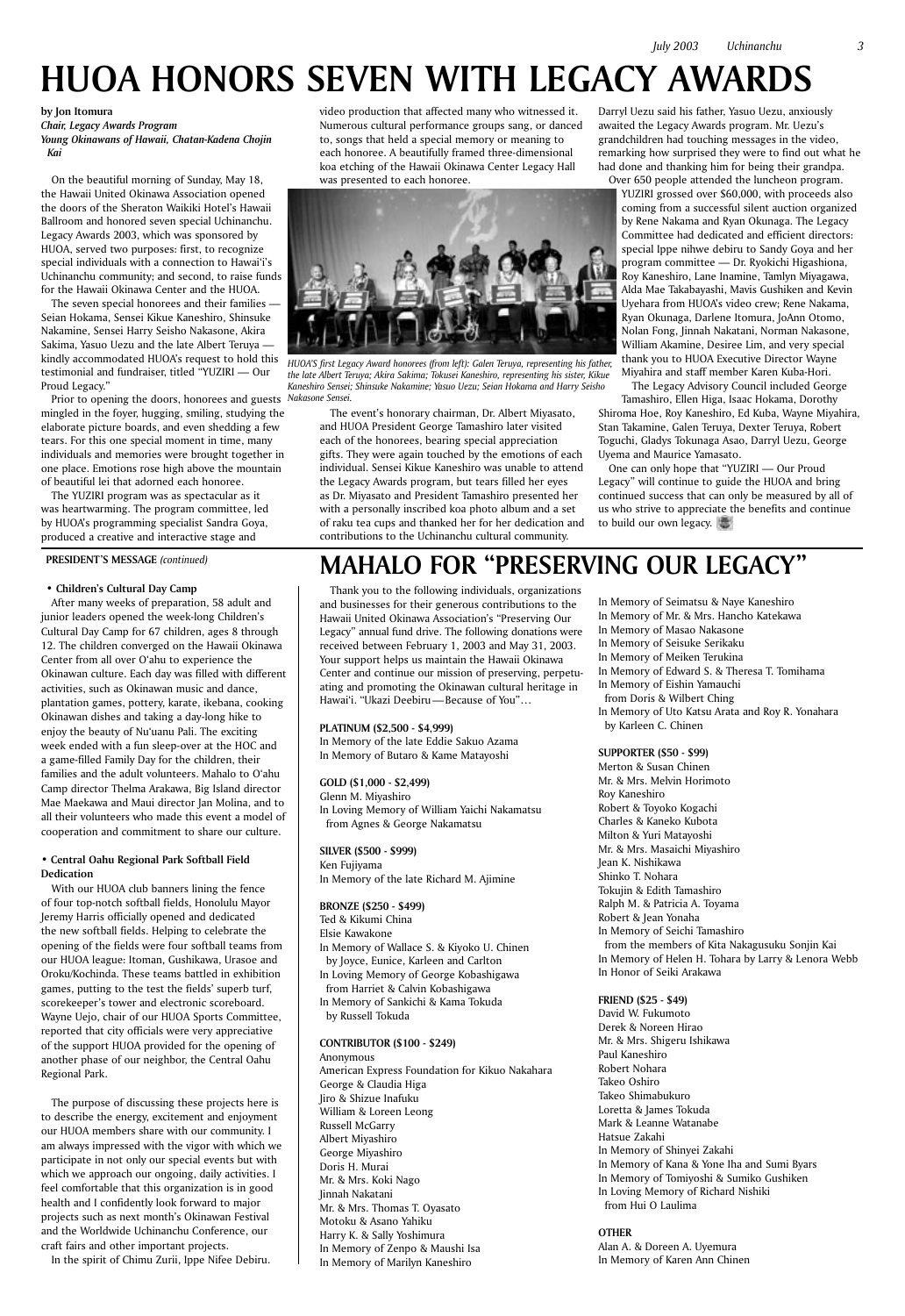## **KANEGUSUKU SONJIN KAI . . .** *by ED KINO*

Mahalo to Henry Nagamine for marching with Kanegusuku's banner in JTB's Honolulu Festival Parade along Kalakaua Avenue on March 16.

Kanegusuku Golf Club's first "Imitation" Tournament of the year was held on April 15 at Ewa Village Golf Course. The 19 golfers struggled in windy conditions with the following results: A-Flite winner was Ken Tome with net 62, and B-Flite winner with net 66 was Warren Naruto. The two-man Blind Partner winners were Ken Tome and Norman Fukumitsu with net 141. Michelle Nakagawa's B Team beat dad Ed Kino's A Team, 769 to 802.

At last April's Spring Craft Fair, Kanegusuku members Ronald Oshiro, Masuo Kino, Richard Shimabukuro and Lauren Halemano assisted with vendor unloading and booth assignments. Toshi Shimabukuro handled parking assignment from 6 to 10:30 a.m. and even later.

## **OKINAWAN GENEALOGICAL SOCIETY OF HAWAII . . .** *by KAY YAMADA*

Our long-awaited trip to Okinawa was finally realized by members of the Okinawan Genealogical Society of Hawaii. Thirty-four people, including family members and friends, departed for Fukuoka on March 20. The trip took us to Kyushu and Okinawa.

In Okinawa, we proceeded on the northern tour, while others took the southern tour. Of the nine castles in Okinawa selected as World Heritage sites by UNESCO, the group visited five. They visited Kin, the birthplace of Kyuzo Toyama, the man referred to as the "Father of Okinawan Immigration to Hawai'i." Some members took tours to Ishigaki and Taketomi islands.

In addition to sightseeing, five lectures were scheduled on different aspects of genealogical research. Masayuki Dana spoke about the keizu (family tree) document and also explained the honke (main family) and bunke (branch family) and shizoku (gentry). The census records for Naha City are located in the Statistical Record Office. Masako Ono of the Kobun Shokan (Prefectural Archives) spoke about the Okinawan people's need to know their identity and pointed out that kafu is a good resource for Okinawan and world history.

Dr. Shinzo Shimabukuro talked about the significance of the yadore (yadui settlements) and noted that there is a yadore monument in Gushikawa. Dr. Morio Shimabukuro discussed the uniqueness of the Okinawan language. The session was extremely informative and the members appreciated the opportunity to learn more about Okinawa.

The tour also enabled members to pursue their own interests. Many visited relatives and their family ohaka and learned about their family mon, yago and munchu as well as other facts about their families. Some members visited government offices and museums in search of genealogical information, while still others sought out the best shopping areas.

The members of OGSH found the trip a worthwhile investment in terms of time, money and the achievement of objectives. Our thanks to Nobu Takeno for his scholarly presentations of significant historical and geographical facts about Kyushu and Okinawa, and to Mac Yonamine from Naka's Travel, for working with us.

The OGSH would like to recruit more translators to translate documents as well as resources. There are many resources available to those able to read Japanese. We would like to have these resources translated so they can be shared with other members to aid in their research. If you can help, or know someone who is able and willing to share their Japanese language skills, please contact Nancy Tome at 373-9210.

## **ITOMAN SHIJIN KAI . . .** *by JANE TAKAYESU*

A belated "Thank You" to the many hard-working members of Itoman Shijin Kai who played a very important part in making the Winter Craft Fair a great success. Special mahalo to Paul Toyama, who chaired the committee to set up the booths; Tom Yamashiro, who was in charge of clean-up and Jane Takayesu, who cochaired the registration and assignment of the vendors.

Earlier this year, Itoman Shijin Kai and the Wahiawa Okinawa Kyoyu Kai worked together on the Installation Banquet for HUOA President George Tamashiro. Thank you to May Oshiro, who handled the awesome job of working with *A Catered Experience* on the dinner, and to Tom Yamashiro, who did a superb job as chair of the "Uchinanchu of the Year" program. Here are a few dates for Itoman members to mark on their calendars:

- Sun., July 27: Annual picnic at Ala Moana Park
- Sat. & Sun., Aug. 30 & 31: Okinawan Festival. We will need lots of workers for our area of responsibility: the children's games. Please call to volunteer, and/or to buy scrip.

### **HUI OKINAWA . . .** *by AMY SHIROMA*

Hui Okinawa awarded its 2003 scholarship to Marlene Yafuso, one of the top students in Waiākea High School's graduating class. Yafuso was also presented the Jack and Otome Miyashiro scholarship, a \$2,000 grant administered by Hui Okinawa. *(Additionally, Yafuso* 

## *OUR CLUBS . . . OUR FUTURE*



*Some OGSH members visited Kyushu before joining the rest of the group in Okinawa. Their itinerary included a visit to the Nagasaki Peace Park, where this photo was snapped. (Photo courtesy of Nobu Takeno)*

## **YOUNG OKINAWANS OF HAWAII . . .** *by VALERIE ZUKERAN*

On March 28, we had a nice turn-out for the general membership meeting where a lot of information was given. We ended the night by having a round of karaoke at Maile's.

In April, the MS Walk kicked off our busy start of things to do. Certain individuals had their own idea of what was needed to win. Eric Tamashiro decided to show up AFTER everyone started the three-mile walk, so YOH was definitely in first place to finish. Jon and Darlene Itomura decided to take the scenic short-cut, which guaranteed that YOH would finish first. The walk sponsored a hot breakfast, which gave Ryan Kiyabu and me enough fuel to swim the length of Ala Moana Beach and back. YOH people know just what to do to finish!

We had a movie night, which brought out a bunch of

us. We saw "Spirited Away" and spent a good part of the night at Dave & Buster's. We ended our earlymorning snacking at Zippy's. Our get-together at Sunset Grill in Restaurant Row again brought us together. We were supposed to go dancing afterwards at Ocean's, but ended up talking story outside for two hours!

In May, we started our "cultural experience" for YOH members. Bon dance practice has brought out a lot of new people, joining those of us with only one or two years of expertise. We laughed, became confused, sweated and played. And we STILL need more practice! Because fun and friendship are important to YOH, we strive to have a lot of laughing times. With the "blind leading the blind" and our "Hoochinanchu" Jinnah Nakatani livening things up, it can get pretty hilarious. We had a great turn-out for our first hapi coat-making. Over 30 members joined us. We thought we would finish in a day, but after four sessions, there are still a

#### *received a Hui Makaala scholarship — see page 5.)*

The Jack and Otome Miyashiro Scholarship was established last year. Jack Miyashiro was a pioneer and leader in the Big Island's tourism industry and with his wife, established Jack's Tours, which became the largest local ground transportation provider. Jack Miyashiro didn't have the opportunity to attend to high school, but he was committed to supporting the community by providing scholarships so young people could continue their education.

Marlene is the daughter of Milton and Margaret Yafuso and the granddaughter of Hiroshi and Shizue

Yafuso. She will be in the honors program for outstanding freshman at the University of Arizona this fall. She plans to study architecture.

Yafuso was awarded the scholarships based on her active involvement in the Okinawan culture and community, her outstanding academic record — 4.0-plus grade point average for four years and several

advanced placement courses on her record — and her involvement in extracurricular activities. She participated in History Day for several years and received the Best Research Paper Award for Hawai'i District this year. She was on Waiakea's honor roll for four years and the National Honor Roll for two years. She also received numerous awards for scholastic achievement and academic excellence. Yafuso was a member of the Science Club, Math League and the National Honor Society.

An outstanding scholar-athlete, she swam on Waiākea's swim team for four years and was co-captain of the girls' swim team during her senior year. Waiākea won the state championship for two consecutive years. She also chaired and/or participated in numerous school activities, among them: her school's sophomore/ freshman banquet, senior prom, junior ball, Junior Class Day, class ring and homecoming float committees and the SBA Variety Show. She served as a facilitator at leadership camps and conferences and was treasurer of Waiakea's student body association during her senior year.

She has also participated in nearly every activity sponsored by Hui Okinawa, which earned her a Warabincha Award from the club for several years. She has helped decorate floats for parades, performed eisa, participated in student exchange programs with Okinawa, learned to play taiko which she then taught to children at Hui Okinawa's first Children's Cultural Day Camp last year.

Yafuso also supported her Big Island community, volunteering to help in the nursery of the Kaumana Drive Baptist Church. She has taught children in Hawaii Swimming Club's Learn-to-Swim program for several years.



*Marlene Yafuso*

bunch of us that need to get it done. The only person who finished the first day was Geno Oshiro (for his daughter Shelby), but he was at it seriously for at least six hours! We will be wearing these homemade hapi coats and uchikakes during the bon dance season, so if you see any that are not quite fitting right, just remember that it reflects each of us individually and that we just had too much fun making it! A big aloha and Ippe nihwe debiru to Sensei Violet Ogawa who stayed with us for hours, guiding us with her expertise. She's really been an inspiration to our club and she truly reflects the positive style that is the Okinawan way.

Another "cultural experience" was our social with Hui O Laulima on Memorial Day. We had an "Iron Chef " contest — another "too good fun" event. Over 60 YOH and Hui O Laulima members participated. There were two teams mixed with members from each club. Each team had to cook at least three Okinawan dishes. All the shopping and preparing was done within the threehour limit that morning. The distinguished panel of judges — HUOA President George Tamashiro and his wife, Rev. Bruce Nakamura, Hui O Laulima member and Jikoen president Fumiko Yoshimoto, and Agnes Kameko Higa — observed and graded each dish on taste, appearance, authenticity, creativity and teamwork. We ended with a nice luncheon, learning how to make fresh ice cream, announcement of winners and distribution of prizes. No one left empty-handed, and best of all, all of us Young Okinawans at least experienced cooking Okinawan food, although we still cannot pronounce or spell the names correctly. Mahalo to president Karen Kuba-Hori and the Hui O Laulima ladies for giving us young people this wonderful experience, for sharing your Uchinanchu spirit, and for helping us grow and learn about our

culture in the most positive way. Also, a big mahalo to Rev. Bruce for allowing us to use his Jikoen hall for this unforgettable experience.

On May 30, we had another membership meeting followed by Cosmic bowling at Aiea Bowl. Over 40 YOH people attended. It turned out to be an exciting night. When we played our first game, there was a mix of scores, most of them under 100. As the night went on, people started warming up and WOW! Lots of high scores! One of the last games was a competition among our YOH volleyball members: Alex and Jodie Ching, Robyn Matsumoto, Traci Taira, Pete Manzano and Ray Yamashiro. Their scores were a tad higher than the rest of us.

Speaking of our sports, YOH 1 won the Division "B" championships! And, YOH 2 won way more games than usual. The softball team is currently in playoffs. GO YOH! Jon Itomura and Eric Nitta have been busy doing outside community performances of the shishi, the latest for the grand opening of Marukai at Windward Mall with Sensei Akemi Martin's Ryukyukoku Matsuri Daiko Hawaii. Darlene Itomura (Jon's wife) was called in at the last minute to be shishi butt (no experience, too!). I apologize for the long report, but there's been so much happening. Thank you to all who continuously support us so unconditionally. We are who we are because of your support.

Upcoming events (through August):

Aug. 2: Windward Mall Cultural Fair (put on by YOH) Aug. 30: Okinawan Festival bon dance @ Kapi'olani Park Other social events will be announced. For information about the club, or about participating,

contact Val Zukeran at 235-5620.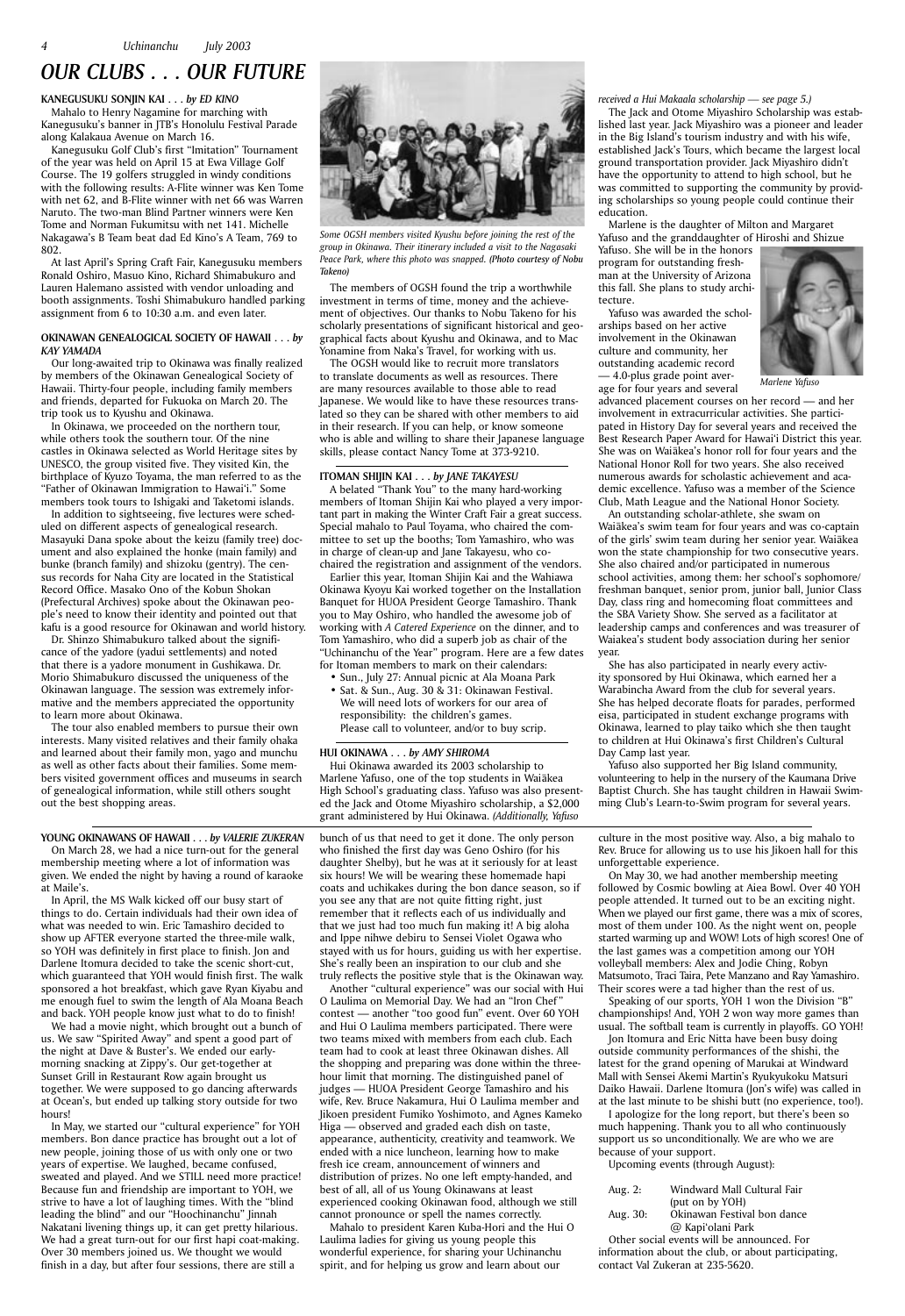

WE SERVICE MOST BRANDS

## SALES AND SERVICE

18 Kainehe Street, Kailua Monday - Friday 8:30 to 5:00 262-4389



10% OFF on Complete Brake Service or Any Other Labor Service! **Suspension & Brake Specialist Free Brake Inspection** Call for appointment **Wheel Alignment** ٠ **Suspension Repair** Tires: Dunlop . Kumho . and more

#### *by Karleen C. Chinen Bito Doshi Kai*

Seven outstanding high school graduates from the Class of 2003 will be presented \$2,000 tuition scholarships from Hui Makaala at its annual scholarship luncheon set for July 20 at the Ala Moana Hotel. State Rep. Maile Shimabukuro, who represents the leeward O'ahu communities of Wai'anae, Makaha and Makua, will be the guest speaker. Four of the recipients are from O'ahu, two hail from Maui and one from the Big Island. The students were selected on the basis of their academic achievement, extracurricular activities, community service and financial need. They were required to submit two letters of recommendation from non-relatives as well as write an essay explaining their reasons for applying for the scholarship and their experiences with Okinawan culture.

The scholarship selection committee was headed by Gary Nako. Also serving on the selection committee were Judy Nako, Lisa Tobara, Ruby Uyehara, Jeanne Yamasato and Hui Makaala President Reid Yamashiro.

The Hawaii United Okinawa Association congratulates Hui Makaala's 2003 scholarship recipients:



**JAYCE KAMA ARAKAKI**

Jayce graduated from Kailua High School and plans to major in architecture at the University of Hawai'i at Mānoa. He is the son of Yusei and Lynette (Asato) Arakaki, who are members of Aza Gushikawa Doshi Kai. Jayce graduated in the top 5 percent of his class at

Kailua High, where one of his counselors described him as "a unique individual." He has a broad range of interests and talents. Jayce took industrial engineering technology and arts communications classes and developed a catapult system, mechanical foot, soccer robot, an all-terrain vehicle, and series and parallel electrical systems. He previously played taiko with the Ryukyu Kobudo Taiko - Hawaii Shibu, and studied Okinawan dance with Yoshino Majikina Sensei of the Majikina Honryu Buyo Dojo.



#### **MAILEMAKANAIALIIOKALANI CERIZO**

Maile graduated from King Kekaulike High School in Pukalani, Maui, and will enroll at Point Loma Nazarene University, majoring in pre-med. She is the daughter of Patrick and Lauri Cerizo of Haiku.

Maile has immersed herself in Japanese and Okinawan culture. A student of Japanese

language since the eighth grade, Maile has received numerous Japanese language awards. Last year, her language skills were recognized by her teacher at King Kekaulike. She also participated in a Japanese language festival at Maui Community College. Maile was selected the top Neighbor Island student participant in KZOO Radio's Hanashikata Taikai. In her speech, she shared experiences from her trip to Okinawa on the 2001 Hawaii-Okinawa Student Exchange Program. Maile's Japanese teacher at King Kekaulike wrote of her: "Maile is a person of character, fairness and integrity. She will be successful in all her future endeavors."



**BLAINE MAKOTO HIRONAGA** A graduate of Pearl City High School, Blaine plans to study electrical engineering at the University of Hawai'i at Mānoa. He is the son of Lance and Hope (Gushiken) Hironaga, who are members of Itoman Shijin Kai. Blaine graduated in the top 5 percent of his class, consistently making either the Honor Roll or the Principal's List. He played in

the school band and was a member of Pearl City High's baseball team. He is currently coaching his brother's Aiea Little League team.

Blaine has been actively involved in the Itoman Club. As a child, he attended the HUOA's Children's Festival. He participates in the Itoman picnic every summer and has chaired the children's golf game at the Okinawan Festival for the last three years.

### **BRENT NORIAKI KAKESAKO**

 Brent was the valedictorian for Iolani's graduating class. He will enroll at Harvard College this fall, where he plans to study government. Harvard College is part of Harvard University and includes, among others, the medical and law schools and the John F. Kennedy School of Government. Brent is the son

of Oroku Azajin Club members Gregg and Leatrice (Teruya) Kakesako.

 Brent made the Headmaster's List at Iolani and was on the National Honor Roll. A scholarship medal winner, he was recognized at Iolani's commencement as one of three seniors who exemplified the combination of scholarship and athletics. He was the 2002 state wrestling champion in the 125 pound class. An Eagle Scout, Brent was involved in student government, played in the Iolani band and was president of the school's Okinawan Club.

 One of Brent's letters of recommendation described him as "the most well-rounded person that I have had the privilege of working with and advising."

## **AMY CHIEMI SAKUDA**

Amy graduated from Pearl City High School and will attend the University of Oregon, where she plans to major in speechlanguage pathology. Amy is the daughter of Ross and Karen (Momohara) Sakuda, who are members of Ginowan Shijin Kai.

Amy was ranked in the top 2 percent of her class at Pearl City

High. She was a member of the National Honor Society and the Leo Club. She also played tennis and soccer and was a member of her school band. Amy has been involved in a number of community and volunteer programs. She previously studied Okinawan dance with Cheryl Nakasone Sensei of the Jimpu Kai U.S.A. Kin Ryosho Geino Kenkyusho.

In 2000, Amy was selected as the People-to-People Student Ambassador to England, Scotland, Wales and Ireland. Last year, she participated in the National Young Leaders Conference in Washington, D.C.



## **LORI AIKO SHINSATO** A graduate of Baldwin High School on Maui, Lori will enroll at the University of Washington, in Seattle, majoring in pharmacy. She is the daughter of Dennis and Amy (Shiroma) Shinsato of Wailuku, who are members of the Maui Okinawa Kenjin Kai. Lori achieved academically,

graduating near the top of

her Baldwin High class and taking several advanced placement classes. Although busy with extracurricular activities, she managed to maintain a part-time job. Lori is a member of the Maui Shinsei Kai, a sanshin class taught by Harry Seisho Nakasone Sensei. The group performs at festivals and parties. Lori also visited Okinawa in 2001 with the Hawaii-Okinawa Student Exchange Program. This summer, she was selected to go to Kyoto and Sendai with the Chisaka student exchange program.

## **MARLENE HIROKO YAFUSO**

Hui Okinawa. Marlene was a member of the National Honor Society, and held several student government and leadership positions at Waiakea. She also swam on the school's varsity swim team.

Marlene was presented a Warabincha Award for youth by Hui Okinawa from 1998 through 2002. She also sailed to Okinawa in 2000 with the Kin Town "Voyage of Rediscovery." The following year, she visited Okinawa again with the Hawaii-Okinawa Student Exchange Program.

The scholarships are funded by proceeds from Hui Makaala's annual luncheon fashion show, which will be held Sunday, Oct. 26, in the Coral Ballroom of the Hilton Hawaiian Village. The featured designers for this year's show — Hui Makaala's 35th annual — are local products: Linda Iki and Iolani Sportswear.

Marlene graduated in the top 5 percent of her class at Waiākea High School class and will enroll at the University of Arizona in Tucson, where she plans to study architecture. She is the daughter of Milton and Margaret (Tanida) Yafuso, who are active and longtime members of Hilo's *Marlene Yafuso*



Linda (Yamauchi) Iki, whose grandparents emigrated from Yomitan, Okinawa, began designing her own clothing at the age of 12. She studied design and sewing in Paris and Tokyo and later created custom originals for a private clientele while also teaching sewing and design to a small group of students. Since experimenting with knits, Iki has begun to incorporate both fabric and knits in her designs.

The fashion show will also feature the contemporary Island wear of Iolani Sportswear and its various labels — Iolani, Young Hawaii and Island Moments by Emme. Iolani Sportswear was started in 1953 by 442nd Regimental Combat Team veteran and local arts supporter Keiji Kawakami and his wife Edith, who have passed on the business to their son, Lloyd. The company will celebrate its 50th anniversary by introducing a limited collection of kimono-inspired patterns that reflect the company's early days. New collections will be introduced throughout the anniversary year.

Tickets are \$45 each, or \$450 for a table of 10. The pre-fashion show boutique will open at 9 a.m. and the luncheon will begin at noon. Tickets can be reserved by calling Karen Shishido at 551-7868.

## **HUI MAKAALA AWARDS SEVEN SCHOLARSHIPS**

*Maile Cerizo*

*Jayce Arakaki*

*Blaine Hironaga*

*Brent Kakesako*

*Amy Sakuda*

٠ Performance Parts & Accessories

Ph: 596-7732 Kenneth Tamashiro, President 765 QUEEN STREET . HONOLULU, HI 96813



*Lori Shinsato*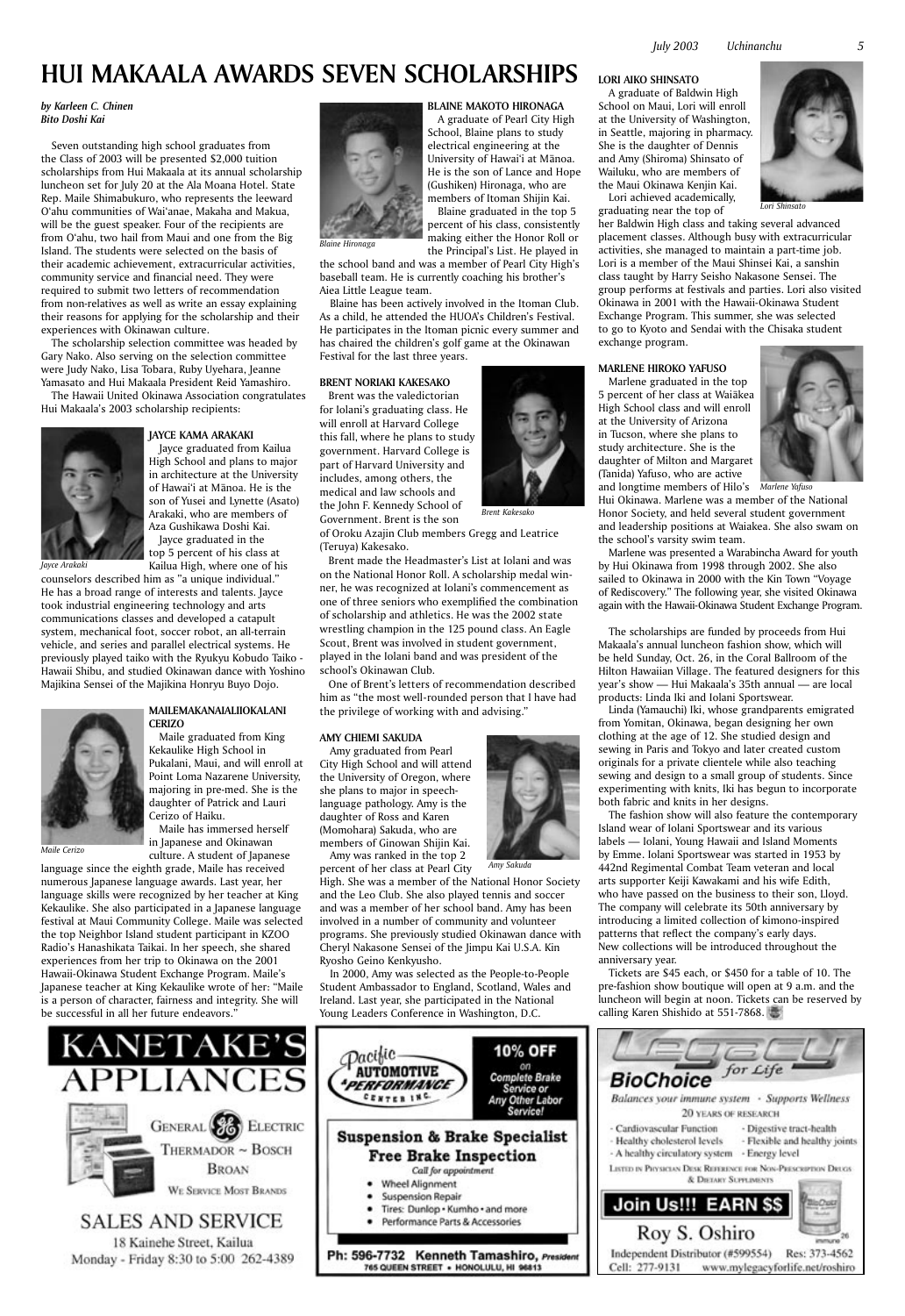The 2003 Okinawan Festival is just five weeks away. The event will bring together more than a thousand volunteers and a larger-than-usual Okinawan Festival crowd because of its role as the centerpiece event of the First Worldwide Uchinanchu Conference.

There's a lot of work to be done before the big weekend. If you have some free time to help out with any of these tasks, your kokua will be greatly appreciated. Please call the HUOA office at 676-5400 to offer your help.

Sunday, Aug. 24: Pots and pans-washing and ginger cleaning (for Okinawan soba). 8 a.m. @ HOC.

- Tuesday-Friday, Aug. 26-29: Festival site preparation @ Kapi'olani Park (detailed work plan follows). Volunteers are needed to help with a variety of tasks. Call HUOA at 676-5400, or go down to the Festival site. Great fellowship — refreshments provided!
- Thursday, Aug. 28: Festival T-shirt folding. 6 p.m. @ HOC (Teruya Pavilion).
- Friday, Aug. 29: Yakidofu cutting for Okinawan Plate. 4:30 p.m. @ Aloha Tofu (961 Akepo Ln. in Palama). Please bring your own knife and cutting board.

Friday & Saturday, Aug. 29 & 30: Drop-off donations of plants, vegetables, miscellaneous items for Country Store at Festival grounds — or if nonperishable, please drop off at the Hawaii Okinawa Center prior to the Festival.

- Aug. 30 & 31: 21st annual Okinawan Festival @ Kapi'olani Park.
- Sept. 1 & 2: Clear and clean Festival grounds.
- Sept. 24: Festival evaluation and wrap-up meeting. 7 p.m. @ HOC.

**KAPI'OLANI PARK SITE WORK PLAN** (work begins at 8 a.m.)

- Tuesday, Aug. 26 (lunch and drinks provided by HUOA)
- Strong, able-bodied volunteers needed to help volunteer carpenters unload the HUOA construction supply container

Wednesday, Aug. 27 (lunch and drinks provided by HUOA) • Help put up HUOA tents

• Put up plastic netting around tents

Thursday, Aug. 28 (lunch and drinks provided by HUOA)

• Assist carpenters and plumbers

Friday, Aug. 29 (lunch and drinks provided by HUOA) • Distribute tables and chairs to assigned tents, food booths, etc.

Sunday, Aug. 31 (after Festival closes at 5 p.m.)

- General clean-up, throw all rubbish into dumpsters.
- Fold tables and chairs and stack neatly in designated areas.
	- Move equipment going back to HOC near the holding tent.
- Move HUOA equipment and furniture close to dirt road.

Monday, Sept. 2: Finish noon-ish (lunch and drinks provided by HUOA)

- Clean grounds of all Festival trash
- Help carpenters dismantle stage props and platforms an load into HUOA container
- Dismantle HUOA tents for return to HOC
- Load furniture and other items into container for return to HOC
- Compile list of items in HUOA container for future reference

Tuesday, Sept. 3: Finish noon-ish (lunch and drinks provided by HUOA)

• Volunteers needed to re-fill ground holes from tent



## **ANNUITY OWNERS READ THIS**

SOME ANNUITY OWNERS LOSE  $70\%$  OF THE

## VALUE OF THEIR ANNUITY TO TAXES! WILL THIS HAPPEN TO YOU?

It's true. Annuities and IRAs can be double-taxed assets (income taxes up to 38% PLUS estate taxes up to 50% on estate exceeding \$1 million). After estate taxes and income taxes, there can be as little as  $30\%$  of the value remaining. You can learn how to help avoid the loss in the FREE educational booklet "Annuity Owner Mistakes." The booklet is free and shows how to help avoid double taxation and get more benefits from your existing annuity value.

Call 888-267-4969 (24 hours) for your FREE Copy DANIEL J. MAHLE (HONOLULU)

## **COUNTDOWN TO THE FESTIVAL!**

A successful Okinawan Festival is the result of many hands coming together in "beautiful harmony."

Our Festival visitors look forward to the delicious Okinawan and local dishes cooked and served in our food booths. But it takes many volunteers to fill the plates and bowls with our Festival fare. Here's how you can help.

The food committee has divided the day into two shifts: 7 a.m. until 1:30 p.m., and 1 to 6:30 p.m. They are asking that the first shift report to work by 7:30 — 7 a.m., if possible — to set up the booth. Booths serving dishes with rice are asked to send two workers to Jefferson School to help with rice cooking. The food booths will open for business at 8 a.m.

The second shift is being asked to remain behind for at least an hour after the booth closes to help with the clean-up.

Volunteers are still needed for a few more shifts:

• Rice cooking at Jefferson School on Sunday, all day

• Andagi mixing at Jefferson School on Sunday, all day

• Andagi selling on Saturday night (during the bon dance) and Sunday afternoon

• Pig's feet soup on Saturday afternoon

• Okinawan Soba and water/soda on Saturday night (during the bon dance)

If your club is willing to work an additional shift, or if a group of your friends would like to support our Okinawan Festival by volunteering, please call Jane Tateyama at 678-0232 as soon as possible. Your kokua will be greatly appreciated.

OKINAWAN SOBA Saturday, all day: Tomigusuku Sunday, all day: Gushikawa

YAKISOBA Saturday, 7 a.m.-1:30 p.m.: Ginoza Saturday, 1-6:30 p.m.: City Bank Sunday, all day: Ishikawa/Onna

PIG'S FEET SOUP Saturday, 7 a.m.-1:30 p.m.: Kanegusuku Saturday, 1-6:30 p.m.: Sunday, all day: Tamagusuku

OKINAWAN PLATE Saturday, all day: Shuri-Naha Sunday, all day: Katsuren Sunday, 7 a.m.-1:30 p.m.: Awase

HAWAIIAN PLATE Saturday, all day: Osato Sunday, all day: Kin

CHICKEN PLATE Saturday & Sunday, all day: Bito and Sashiki-Chinen

CHILI/OKI DOG Saturday, all day: Okinawa City-Goeku and Yagaji Sunday, all day: Hui Makaala Sunday, 7 a.m.-1:30 p.m.: Nishihara

## **GOT DONATIONS?**

The Okinawan Festival's Country Store wel- comes donations that volunteers can sell. Suggested items include cut flowers, plants, vegetables and store-bought baked goods. Due to state Health Department regulations, homemade food items can no longer be accepted and sold.

The Children's Games Committee also is seek- ing donations of new or like-new toys to be given away as prizes at the children's games booths. Donations can be left at the Hawaii Okinawa Center Gift Shop, or call Jane Takayesu at 839-2151. Mahalo for your donations!

RICE COOKING (at Jefferson School) Saturday, all day: Nakagusuku

ANDAGI MIXING (at Jefferson School) Saturday, all day: Oroku Azajin Sunday, all day:

ANDAGI COOKING Saturday, all day: Ginowan, Urasoe and Ige Catering Sunday, all day: Oroku Azajin, Ginowan

ANDAGI SELLING Saturday, all day: Motobu Sunday, 7 a.m.-1:30 p.m.: Haebaru Sunday, 1-6:30 p.m.:

ANDADOG Saturday, all day: Gaza Sunday, all day: Club Kobashigawa

Sunday, 12:30-6:30 p.m.: Nishihara

SHAVE ICE Saturday, 7 a.m.-1:30 p.m.: Chatan Saturday, 1-6:30 p.m.: Wahiawa Okinawa Kyoyu Kai Sunday, all day: Aza Gushikawa

WATER/SODA Saturday, all day: Haneji Sunday, all day: Yonabaru

HEIWA DORI Saturday & Sunday, all day: Nago, Gushichan, Kita Nakagusuku, Kuba Rosei Kai, Kunigami, Yaeyama

COUNTRY STORE Saturday & Sunday, all day: Yomitan and Aza Yogi

COMMERCIAL PLANTS: Saturday & Sunday, all day: Yonashiro

CRAFT GALLERY Saturday & Sunday, all day: Oroku Doshi Kai

CHILDREN'S GAMES Saturday & Sunday, all day: Itoman and Kochinda

CULTURAL TENT Saturday & Sunday, all day: Hui O Laulima

RUBBISH PICK-UP Saturday & Sunday, all day: Worldwide Uchinanchu Business Association (a.k.a. the "Gomi-Gumi")

## **THE OKINAWAN FESTIVAL: "THE BEAUTIFUL HARMONY"**

## **PEARL CITY FLORIST AD**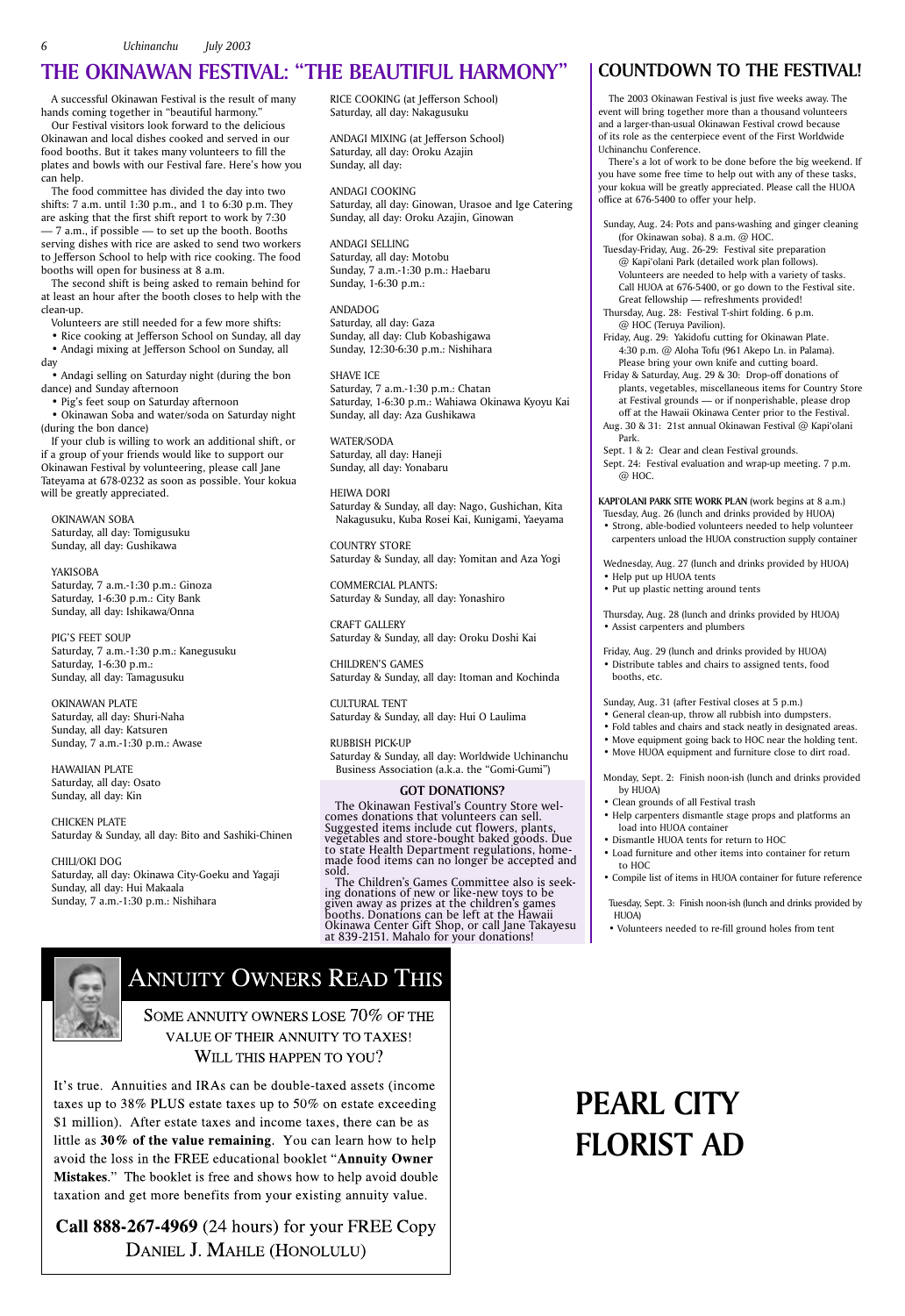



Honolulu, HI (808) 537-5245

Using Pure Okinawan Water gives Orion a Unique and Remarkably Refreshing Taste.

Experience a Taste of Okinawa!

Now available in Restaurants and Markets in Hawai'i.

# ORION BEER

## **2003 FESTIVAL HOTEL RATE SHEET**

Many HUOA club members turn the Okinawan Festival weekend into a Waikiki vacation. To assist with your planning, the HUOA Festival Committee has compiled a list of some of the hotels and their Festival weekend rates. The following hotels responded to our request for their rates. Please note that a few are offering special "Okinawan Festival Rates." Keep in mind that these rates are subject to change and do not include taxes. When making your reservations, be sure to inform the reservationist that you are requesting the Okinawan Festival or Kama'aina rate.

- Address/Phone: 175 Paoakalani Ave., 922-4671 (short walk to Kapiolani Park) Rate: Kamaaina Rate — \$58 for Moderate (1-2 persons), \$65 for Superior with kitchenette (1-4 persons)
- Parking: Limited, \$8/day<br>Amenities: 2 pools, TV, air 2 pools, TV, air conditioning

Address/Phone: 201 Ohua Ave., 922-0555

Rate: \$85 (Festival rate)<br>Parking: \$5 daily \$5 daily

Amenities: Pool sauna, BBQ, children's playground, sauna, hot tub.

- Hotel: **Coral Reef Hotel**
- Address/Phone: 2299 Kuhio Ave., 386-3101
- Rate: \$59 for Superior Room. Spacious rooms with two double beds to comfortably sleep four people with no extra person charges (ask for Okinawan Festival rate)

Address/Phone: 134 Kapahulu Ave., 923-1511 (1 block from Kapi'olani Park) Rates: \$85 for Ohana Ocean View with queen-size bed; \$95 for Junior Suite with kitchenette, queen-size bed with queen sofa bed Parking: \$8/day

Parking: Free

### Hotel: **Doubletree Alana Waikiki**

- Address/Phone: 1956 Ala Moana Blvd., 941-7275
- Rate: Kamaaina Rate \$98 (Fri. & Sat.), \$89 (Sun.)
- \$11 valet
- Amenities: Heated pool, excellent restaurants

Address/Phone: 2460 Koa Ave., 922-4911 (3 blocks from Kapi'olani Park) Rate: \$63.50 (Kamaaina Rate) for 1 to 4 persons (2 double beds) Parking: \$5/day

#### Hotel: **Ewa Hotel Waikiki**

Address/Phone: 2555 Cartwright St., 922-1677 (short walk to Kapi'olani Park) Rates: \$50 (Okinawan Festival rate) for Superior with kitchenette and one queen or two twin beds; other room sizes available (ask for Kama'aina Rate) Parking: Limited, \$6/day

Hotel: **Ocean Resort Hotel**

#### Hotel: **Pacific Beach Hotel**

Address/Phone: 2490 Kalakaua Ave., 922-1233

The five-day conference will wrap up with Hawai'i's first-ever International Eisa Festival at the Les Murakami Baseball Stadium on the University of Hawai'i's Mānoa campus. Eisa clubs from Okinawa have been invited to participate in the



- Kamaaina Rate: \$85 for 1 to 4 persons through Aug. 31, \$97 thereafter
- Parking: \$9/day
- Amenities: TV, pool, spa, tennis, refrigerator

Hotel: **Queen Kapiolani Hotel**

Address/Phone: 150 Kapahulu Ave., 922-4671

Rate: \$62.25 as of July 10 (Limited special discounted rate available through www.Expedia.com—rate is for a superior city view, sleeps 4) Parking: Limited \$9/day

#### Hotel: **Waikiki Grand Hotel**

## Hotel: **Waikiki Prince Kuhio**

Address/Phone: 2500 Kuhio Ave., 921-5503

Rate: \$79 (Okinawa Kamaaina Special) for up to2 persons, children under 17 stay free utilizing existing bedding

Parking: \$9/day

#### Hotel: **Waikiki Resort Hotel**

Amenities: TV, refrigerator, balcony

Leilehua High School bands, and the Dole Middle School Band will provide the marching music. We are inviting all of the HUOA clubs to send a representative to hold their banner and walk in the parade — and then to represent their club in the Okinawan Festival opening procession. Detailed information will be sent to the club presidents in a few weeks.

Of course, the centerpiece of the Worldwide Uchinanchu Conference is the HUOA's annual Okinawan Festival, which will be held Saturday and Sunday, Aug. 30 and 31. We encourage you to spend the weekend at Kapiolani Park, enjoying the Festival and supporting your club and the HUOA by volunteering to help at the Festival.

**Keith Kaneshiro**: No — the Worldwide Uchinanchu Conference is a one-timeonly event for Hawai'i. However, we are hoping to make the Okinawan Festival an international event that is held annually.

## RION NEW! From OKINAWA

On Monday and Tuesday, Sept. 1 and 2, the activity shifts to the East-West Center on the University of Hawai'i's Mānoa campus, where two days of forums, lectures and meetings are being organized by Bob Nakasone from WUB-Hawaii. You are welcome to attend the sessions at the East-West Center: the fee is \$75 for two days, or \$50 for one day only. Lunch is included in the fee, but you are responsible for your own parking. A complete list of the various sessions and signup information is available on the Conference website, www.uchinanchu.com.

> eisa festival. Eisa is a traditional performing art unique to Okinawa. It is performed during the summer months and honors the spirits of departed ancestors, just as the Japanese observe obon. The Conference eisa festival will be the largest gathering of eisa groups outside of Okinawa.

The Eisa Festival — and the First Worldwide Uchinanchu Conference — will close with a concert by one of Okinawa's most popular and innovative

musical groups — the Rinken Band, led by Rinken Teruya.

*Uchinanchu*: I've heard that about 1,500 people are expected from Okinawa and mainland Japan and another 500 people from North and South America. Will all of them be attending our Okinawan Festival? If so, how is that affecting the Okinawan Festival?

**Keith Kaneshiro**: All of the people registering for the Worldwide Uchinanchu Conference are being encouraged to attend the Festival and we believe all of them will. That will bring more people to the Okinawan Festival.

*Uchinanchu*: Other than possibly bumping into them at the Okinawan Festival, how can I find out whether anyone I know will be coming from Okinawa or elsewhere?

**Keith Kaneshiro**: Hopefully, we will have a list of all the attendees. I say "hopefully," because some people are coming to Hawaii on their own. They are not using the designated travel agency of the Worldwide Uchinanchu Conference which is responsible for registering those attendees who book their travel through our designated travel agency.

*Uchinanchu*: Can my HUOA club meet with the people coming from our home village in Okinawa? How can we arrange a get-together?

**Keith Kaneshiro**: Yes. Our Hospitality Committee chair, Thelma Lam, will have that information — but probably not until about a week before the Worldwide Uchinanchu Conference opens. Thelma can be reached at 225-1761. Please hold off on calling her until about August 25, or check the HUOA website at www.huoa.org.

The Worldwide Uchinanchu Conference planning committee has also reserved the second floor banquet room at the Queen Kapiolani Hotel for three late nights/ early mornings so our Hawai'i people can get together and talk story with visiting friends and relatives. The room will be open Saturday and Sunday, Aug. 30, from 9 p.m. to 1 a.m., and Tuesday, Sept. 2, from 10 p.m. to 2 a.m. There will be refreshments (awamori, beer, soft drinks and pupu), karaoke, and even a sanshin and taiko for a spontaneous jam session. A flat fee of \$20 per person is being charged to cover the room and the drinks and food. Reservations are not required

— just come by, pay your \$20, and enjoy your reunion.

*Uchinanchu*: Is there anything I can do to help? *Keith Kaneshiro*: The Worldwide Uchinanchu Conference welcomes volunteers. If you are a member of an HUOA club, we strongly urge you to volunteer to help at the Okinawan Festival. Extra hands are needed this year to accommodate the large number of people coming for the Conference. We are encouraging all of the attendees to attend the Okinawan Festival, so all of the booths will be bustling with activity and will need the extra help.

Otherwise, you can contact Isaac Hokama at 527-6090, or Amy Higa by digital pager at 279-8030. They will tell you how you can help.

*Uchinanchu*: Will the Worldwide Uchinanchu Conference be an annual event in Hawai'i?

*Okinawa's Rinken Band will headline the International Eisa Festival, the closing event of the First Worldwide* 

*Uchinanchu Conference.*

## **WORLDWIDE UCHINANCHU CONFERENCE** *(continued)*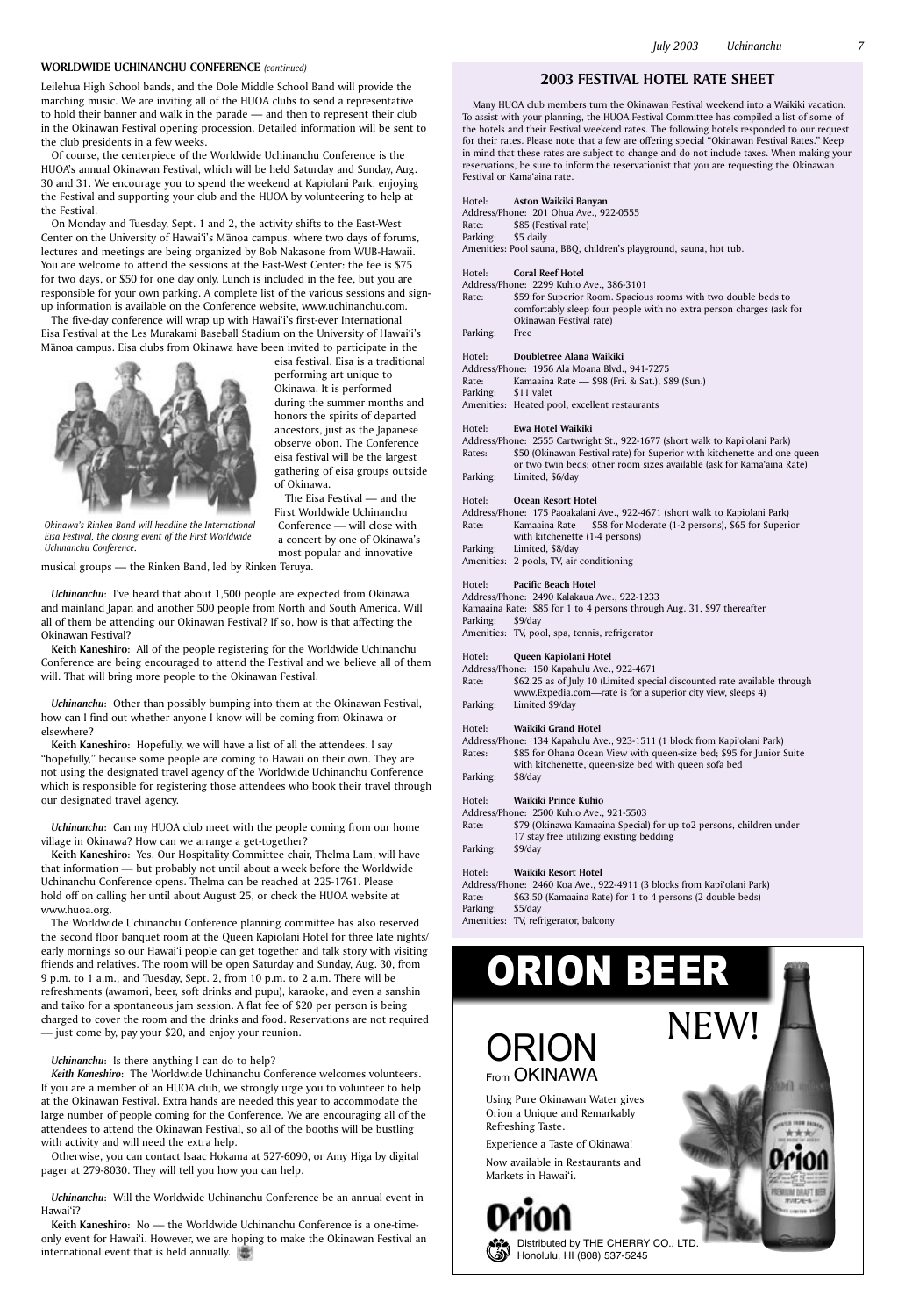**Alice Morisako** was named the City and County of Honolulu's Outstanding Female Volunteer of the Year at the 37th annual Mayor's Senior Recognition Program at the Hilton Hawaiian Village in April.



Morisako has been a very active volunteer for the HUOA. She was instrumental in operating the Gift Shop at the Hawaii Okinawa Center, initiated the Docents Program, and has hosted visiting students from Okinawa many times and organized activities for them. She can be found every year at Kapi'olani Park, helping with the

preparation for the annual Okinawan Festival and also at the Festival, cooking andagi with her fellow Ginowan Shijin Kai members and helping at the Genealogical Society table in the Cultural Tent. She is also a very active member of Ginowan Shijin Kai, opening up her home for their regular meetings and giving invaluable advice.

Other organizations that benefit from her volunteerism are the Moanalua Senior Citizens Club, Kaiser Clinic and Hospital, Moanalua Gardens Foundation, schools in her community, the city's District 13 Vision team, ushering programs at the Fort Shafter Community Theater and Hawaii Theater, Cancer and Heart Association canvassing teams, and numerous others.

Morisako is the third member of the HUOA family and the third Ginowan Shijin Kai member — to receive the award. Akira Sakima was named the Outstanding Male Volunteer in 1998 and Betsy Miyahira, the outstanding Female Volunteer in 2000. Both are active members of Ginowan Shijin Kai and the HUOA.

**Seth Ryo Arakaki** was awarded a one-year scholarship to study at the University of the Ryukyus (Ryudai) by the Okinawa Prefectural Government. Arakaki was born

in Portland, Ore., and educated in Hawai'i. The 2002 graduate of Kalani High School is the son of Jeffrey and Babette Arakaki and the grandson of Yasuo and Elaine (Higa) Arakaki. who are members of (Minami) Nakagusuku and Yomitan clubs.

Arakaki left for Okinawa in early April, a few weeks after learning he had been selected

for the scholarship. He hopes to improve his Japanese language skills while in Okinawa; he understands some Japanese and can read, write and speak "a little." Arakaki said he also wants to learn more about Okinawan culture and get to know the Okinawan people.

After settling into his dormitory at Ryudai, Arakaki emailed HUOA's scholarship chair, Chikako Nago, who shared some of his first impressions with Uchinanchu.

". . . Everything that I was told about having so much to do here was right . . . . It was just the other day that I was told we would be going to Tokyo . . . in about a month, and after we return, we are going to take the semester test. There have been so many people that I

*Outstanding Senior Female Volunteer — Alice Morisako*

have met here from all around the world that it feels a little like being in Hawai'i. In the first week here, I was introduced to Christian Nago, and now I have gotten to know him pretty well, along with my floor-mate from Bolivia, who I tend to be with often.

"In the beginning, I was having a hard time trying to understand what everyone was saying. But the more time that passes, the more I can understand what everyone says. On the other hand, trying to speak back is a lot harder then listening."

**Dorothy (Shiroma) Hoe** was recognized as an "Outstanding Mentor in Aging" by the Summer Institute on Aging Conference committee of the University of Hawai'i School of Social Work. "Aunty Dot," as she is affectionately known by many in the Okinawan community, is an HUOA

advisor, Goodwill Ambassador, and a member of the Nishihara Chojin Kai, Gaza Yonagusuku and Hui O Laulima clubs. She and Shimeji Kanazawa, also a longtime advocate for the elderly, were honored at the Institute's recognition luncheon at the Hawaii Imin International Conference Center on June 12. The first Summer Institute on Aging, sponsored by the School of Social Work, was held in the 1970s as a result of Aunty Dot's work in organizing the state's Commission on Aging conference.

Aunty Dot has spent her lifetime helping her community and working on behalf of older adults. For many years, she directed programs for the elderly for Catholic Social Services (today known as Catholic Charities). Under her direction, the program became known for its progressive approach in providing services to Hawaii's multiethnic elderly population and for its emphasis on staff development. Since retiring, Aunty Dot continues to serve her community. She is active in numerous organizations and committees, including the HUOA, and last year was appointed by Mayor Harris to her second term on the City and County of Honolulu's Parks Commission.

**Pieper J. Toyama** will welcome the first freshman class of the new Pacific Buddhist Academy next month. Toyama was appointed Head of School for the Academy, which is affiliated with the Honpa Hongwanji Mission of Hawaii. The school will accept 30 students this year and add a sophomore class next year, a junior class in 2005 and a senior class in 2006. Peace education will be

infused in all of the school's curriculum. Students will learn conflict resolution and communication skills as well as values such as harmony, interdependence and community service.

 Toyama, who was born and raised in Honoka'a on the island of Hawai'i, is a former Hui Okinawa member. He will be



responsible for developing and administering curriculum, facilities, personnel, marketing, recruitment and student admissions as well as fund-raising and other areas to meet the Academy's college-preparatory, Buddhist and peace education mission.

Toyama served 12 years as Headmaster of Parker School in Kamuela. He also worked in both the university and high school level. Toyama earned his bachelor's degree in English from the University of Massachusetts and his master's of education in literacy instruction from Northeastern University in Boston.

Prior to his appointment as Head of School, Toyama served as a consultant to the Academy, doing preplanning and physical set-up work for the new school.

**Cecilee Tanaka**, **Carolee Tanaka** and **Lisa Teruya** recently returned from a 15-day trip to Okinawa, sponsored by the town of Haebaru. The three women were chosen to participate in the first Hawaii-to-Haebaru exchange program. The "exchange" dates back to 1993, when Haebaru Cho and its Department of Education's Lifelong Learning Section launched a cultural exchange program with Hawaii's Haebaru Club. Since 1993 about 14 junior and senior high school students from Haebaru have homestayed with local Haebaru Club members.

Last year, Haebaru Cho officials decided to make the program a true exchange by offering to host three college students of Hawaii Haebaru Club members. Selected for the trip were sisters Cecilee and Carolee Tanaka, both of whom were in graduate school, and Lisa Teruya, who just earned her bachelor's degree in English from the University of Nevada - Las Vegas, were selected. Lisa is the daughter of James and Cheryl (Kamisato) Teruya, and Carolee and Cecilee are the daughters of Stanley and Drusilla (Akamine) Tanaka.

While in Okinawa, the women were hosted by the Haebaru Bunka Center. They took Japanese language classes, participated in an international undokai, sang Hawaiian and Okinawan songs, and went sightseeing in Okinawa.

Teruya said the trip was a good learning experience and fun as well. "I learned more about my culture by meeting students my age and living with my relatives for a few days." She said the staff at the Haebaru Bunka Center taught her a few Okinawan words and took her to historical sites she never visited before. "I enjoyed my time in Okinawa and wish to go back there soon."

 "Tanoshikatta," said Cecilee Tanaka. "People were very friendly and helpful — just like in Hawai'i." Carolee spent time with an Okinawan woman she met in 1993 during the Hawai'i-Okinawa Student Exchange. The Tanaka sisters also visited their family's ohaka an experience that Carolee said moved her immensely. They thanked Haebaru Cho and the staff of the Bunka Center for the opportunity to learn more about their ancestral homeland and to further their appreciation of their Okinawan heritage.





## *KARII! . . . CONGRATULATIONS!*

*Seth Arakaki*



*Dorothy Hoe*

*Pieper Toyama*



*On their sightseeing tour, Lisa (far left), Cecilee and Carolee (far right) happened to meet Tokushin Yamauchi, former mayor of Yomitan.*



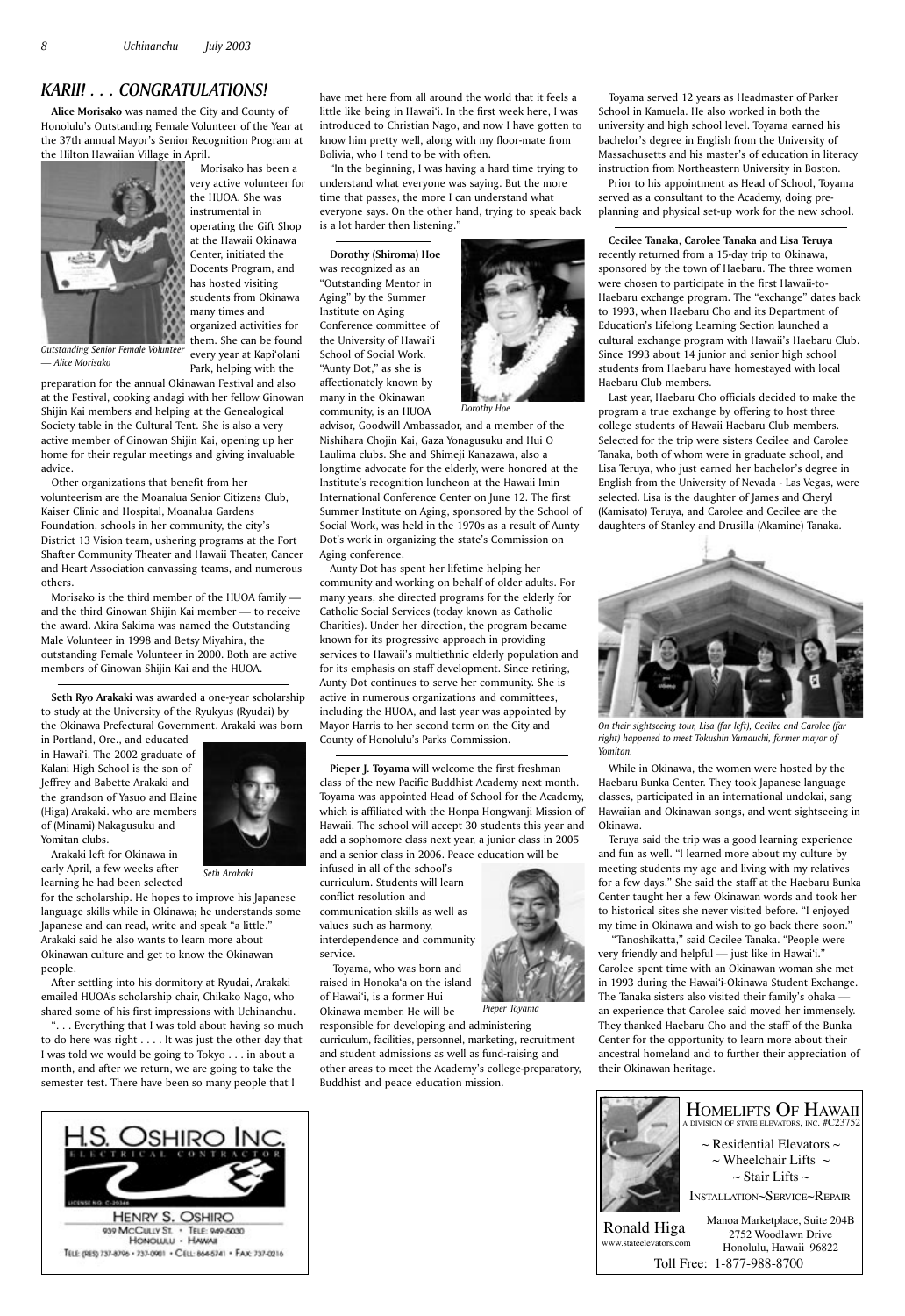**by Dwight Ikehara** *Chair, HUOA "Gratitude in Action" Project Kin Chojinkai*

On Sunday, June 22, the Hawaii United Okinawa Association put its gratitude to the people of Hawai'i into action by sponsoring its first Hawaii Bone Marrow Donor Registry recruitment drive at Uptown in the Pearlridge Shopping Center. With volunteers dressed in the HUOA's distinctive turquoise blue and yellow uchikake, the colorful HUOA club banners gracing the stage, the sound of Okinawan music drifting through the mall and the heartfelt cultural performances, Uchinanchu Aloha was surely felt by everyone present.

The drive was aimed at recruiting possible bone marrow donors for three Hawai'i men -20-year-old Ross Unebasami, 29-year-old Tu Tran and 50-year-old Paul Nakamura — all of whom were in immediate need of a bone marrow transplant, and to broaden the pool of possible donors for others needing a bone marrow transplant in the future.

HUOA Executive Director Wayne Miyahira served as emcee for the day, introducing President George Tamashiro and President-elect Cheryl Okuma-Sepe, who together opened the drive. Roy Yonashiro, donor recruitment coordinator for the Hawaii Bone Marrow Donor Registry and Kin Chojinkai member, spoke on behalf of the Registry.

Over 50 dancers and musicians from a number of Okinawan performing arts groups donated their time and talents to provide entertaining cultural performances that were enjoyed by everyone. A big mahalo to Paranku Clubs of Hawaii; Ryusei Honryu Yanagi no Kai, Hawaii Chapter - Toguchi Mitsuko Ryubu Kenkyusho; Tamagusuku Ryu Senjukai - Frances Nakachi



Ryubu Dojo; Hawaii Eisa

Shinyuu Kai and Afuso-ryu Gensei Kai - Hawaii Shibu. Many volunteers joined HUOA Vice Presidents Karleen Chinen and Rodney Kohagura, Assistant Treasurer Sandy Goya, Secretary Jane Tateyama (in her paranku outfit) and Programs Chair Victor Yamashiroya in distributing information on the Registry and the HUOA. The drive was scheduled

to begin at 10 a.m., although

people began lining up at 9. And, they kept on coming, throughout the four-hour drive — all 127 of them. Number 127 turned out to be Gushikawa Shijin Kai member and Ryukyu Kobudo Taiko instructor Calvin Nakama Sensei, who had come out to perform bon dance with the Hawaii Eisa Shinyuu Kai — and decided to try and help Ross, Paul or Tu Tran, or someone else's life, by signing up with the Registry.

The outpouring of community support touched the hearts of the three men and their families, who have become volunteers for the Registry. Erin Nakamura spoke lovingly of her dad, a triathlete set back so unexpectedly in the prime of his life. Carrying their daughter and fighting back tears, Tu Tran and his wife thanked the community for their support and for giving him hope.

Former bone marrow recipient Neal Momoki, his sister Peachie and their cousin, Sharon Inamine, shared the story of Neal's need for a life-saving bone marrow transplant 10 years ago. Neal now celebrates two birthdays: the date he was born, and the date he received his sister's life-saving bone marrow a decade ago. They talked about the importance of registering, and about the simple procedure to become a donor.

Every year, more than 30,000 children and adults in the United States are diagnosed with blood diseases such as leukemia and aplastic anemia. The Hawaii Bone Marrow Donor Registry

was established at St. Francis Medical Center in 1989 to help patients in Hawaii and around the world. By joining the National Marrow Donor Program, the Hawaii Registry can access the international registry — and vice versa — to find healthy and willing bone marrow donors.

While family members and people of the same ethnic background are usually the best matches, finding a donor isn't always possible, especially with Hawaii's large hapa population. That makes increasing the pool of possible donors from among Hawaii's diverse ethnic population all the more vital.

HUOA's Gratitude in Action program was started during the Okinawan Centennial Celebration in 2000. The program was initiated to express gratitude to the people of Hawaii for the many acts of kindness extended to the early Okinawan immigrants and their families — not just in words, but through service to the community. That year, the HUOA participated in the motorcade honoring the new World War II Medal of Honor recipients and conducted food drives for the Hawaii Foodbank, whom we continue to support at our HUOA craft fairs. This year, we are extending our support to the Hawaii Bone Marrow Donor Registry.

*Sadly, Paul Nakamura passed away several days after the bone marrow drive. His positive attitude and outlook on life will continue to guide the HUOA as we encourage others to register with the Hawaii Bone Marrow Donor Registry and help give others the gift of life.*

*Four-year-old Stephanie Adaniya, 6-year-old Cassandra Uyema and Shasta Yamada, 11, perform "Tanchame" to music provided by the Grant Murata Sensei and Kenton Odo Sensei of the Afuso-ryu Gensei Kai.*

## **"GRATITUDE IN ACTION" PROJECT SUPPORTS HAWAII BONE MARROW DONOR REGISTRY**

## **HOW CAN YOU HELP?**

• First and foremost, by registering with the Hawaii Bone Marrow Donor Registry to become a donor. It takes only 10 to 15 minutes of your time -- a small investment to make if you can give someone the chance at life.

• Possible donors must be between 18 and 60 years of age and in generally good health.

• Complete a registration form. All information is kept confidential. A small sample of blood will be drawn by pricking your finger. You only need to register once, and there is no obligation or expense for you.

• You will be contacted if you are identified as a possible match for a patient needing a bone marrow transplant. At that time, your decision to continue to participate will be entirely up to you.

• If you still have additional questions, call the Hawaii Bone Marrow Donor Registry at (808) 547-6154.

• If you want to help, but cannot register due to a health condition or because you are past the age 60 limit, the Hawaii Bone Marrow Donor Registry thanks you sincerely and asks that you continue to tell others about the Registry. Recruit other family members and friends. They may someday be able to save someone's life.

• The HUOA will hold its next "Gratitude in Action" project, again supporting the Hawaii Bone Marrow Donor Registry with a donor recruitment drive at the Okinawan Festival at Kapiolani Park on Sat., Aug. 30, in the tent next to the First Aid Station.

## Changing jobs or retiring?

## Do you know what to do with your pension/profit sharing/401(k)distribution?

Should you take it in a lump sum, establish an IRA rollover or pay taxes with special tax averaging?

These decisions have significant tax and earnings implications, so you'll want to discuss them with people who have professional training and the

## **CONTRACTORS SOUGHT FOR HOC CAPITAL IMPROVEMENTS**

**by Carl Nakamura** *Vice Chair, HUOA Administration Committee Ginowan Shijin Kai*

The Hawaii United Okinawa Association Board of Directors has approved the expending of funds for minor improvements and repairs to the now 13-year-old Hawaii Okinawa Center. Although the improvements and repairs are too numerous to list, here is a sample of the kinds of work that need to be done:

• interior and exterior painting

• patching vinyl flooring

• re-gluing rubber base coves

- refinishing doors and facias
- replacing shower stalls and toilet fixtures
- cleaning and installing exhaust vents
- repairing termite-damaged flooring
- relocating electrical fixtures and switches
- installing ADA- (Americans With Disabilities Act) compliant handrails, thresholds, doors, etc.

• patching concrete surfaces and building small structures

Contractors and qualified individuals interested in submitting a quotation or volunteering their services to repair and improve the Center are asked to contact the HUOA. An on-site tour for interested persons and contractors will be scheduled at a later date. In the meantime, interested individuals or firms with experience in painting, plumbing, electrical work, carpentry and general contracting are asked to submit their names to HUOA Executive Director Wayne Miyahira by August 15. He can also be reached at 676-5400, by mail at 94-587 Ukee St., Waipahu, HI 96797, or by email at edhuoa@hawaii.rr.com. You can also contact architect Maurice Yamasato, who designed the Hawaii Okinawa Center, at Yamasato, Fujiwara, Higa & Associates, Inc., 1100 Ward Ave., Suite 760, Honolulu, HI 96814. You can email him at yfh@yamasato.com, or call him at 531-8825.

dedication to help you plan for a secure future.

Give Morgan Stanley a call today and we'll help you develop a financial plan. A free Employer Plan Distribution Analysis is available without obligation.

Gregg Takara Financial Advisor

Donn Arivoshi Financial Advisor & Retirement Planning Specialist

1001 Bishop Street Pacific Tower, Suite 1600 Honolulu, HI 96813 (808) 525-6904 or (808) 525-6909 Morgan Stanley

Morgan Stanley and its Financial Advisors do not provide tax advice. Investors should consult their personal tax advisor before making any tax-related investment decisions. Morgan Stanley is a service mark of Morgan Stanley Dean Winer & Co. Services are offered shough Morgan Stanley DW Inc., member SIPC. @ 2001 Morgan Stanley DW Inc.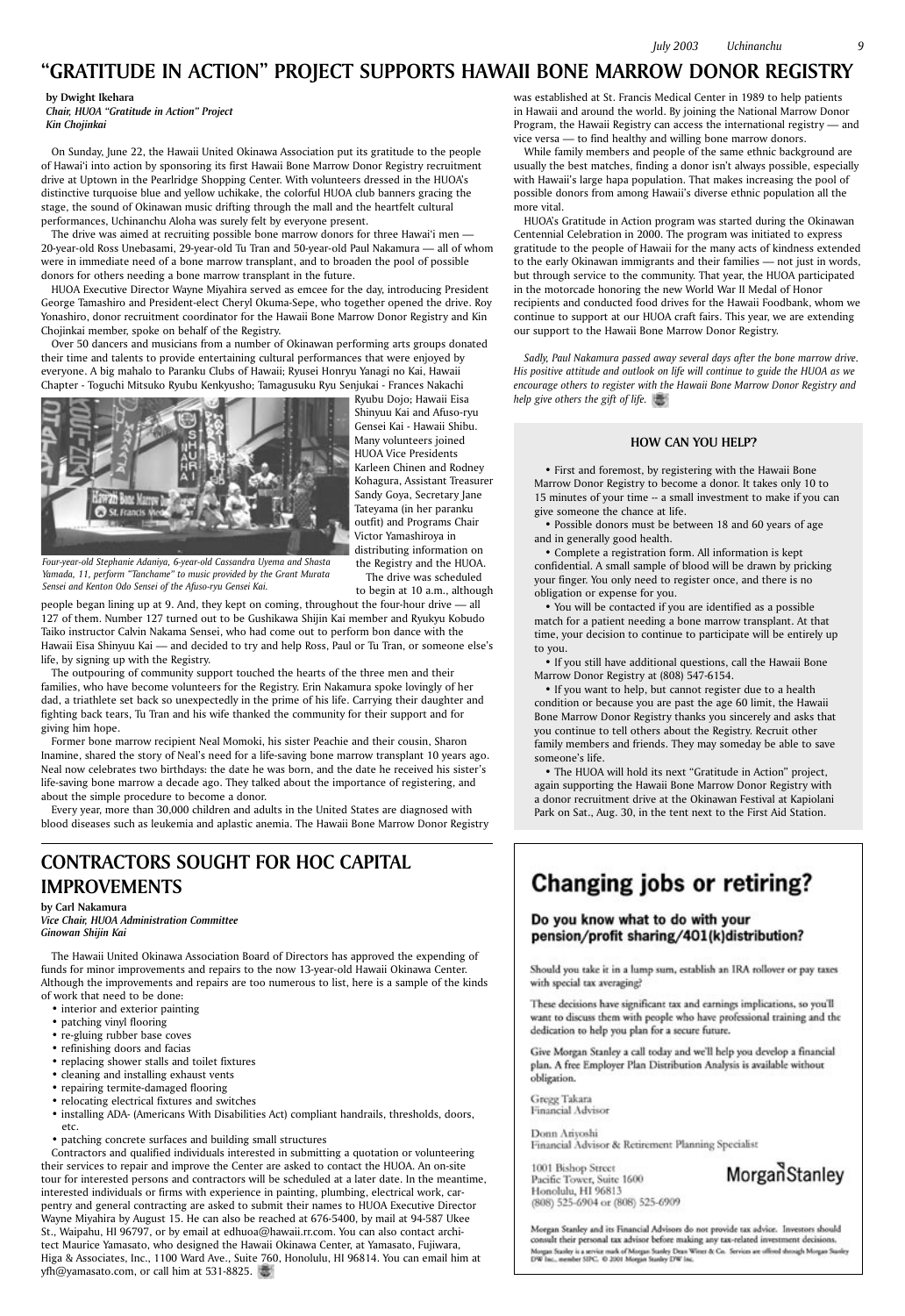## **ALOHA TOFU FACTORY, INC.**

In 1950, Kamesaburo Uyehara, an immigrant from Okinawa, purchased Aloha Tofu Factory from his friend. All six of his children — Kazuo, Jack, Sadayoshi, Roy, Jane and Nancy — made the business their careers.

In 2001, Jack's son, Paul, now 36, succeeded his father as company president. Paul began helping his uncles and cousins in the factory at 11, producing a variety of soybean products: tofu, yakidofu, aburage, okara, natto and konnyaku. His vacations from the University of Puget Sound were spent at the factory. Paul lived and worked in Taiwan and Japan after graduating from college.

Today, he and his cousin, Chris Kubo — who works part-time in the office — are the only Sansei involved in the business. The factory has given him much, he says. "I feel a sense of obligation — it's not a bad obligation; it's a good obligation, because all of the opportunities I've had were directly related to the factory." The work is hard, but rewarding, he says. "It's an honor to be able to continue on." When Paul's children grow up and the question of a fourth generation of Uyeharas possibly running Aloha Tofu comes up, Paul will tell them what his father told him: "'It's totally up to you. I'll never make you feel that it's something you have to do . . .' I appreciated that from my father." — *K. Chinen*

## **MCCULLY BICYCLE & SPORTING GOODS** McCully Bicycle & Sporting Goods traces its

origins to the sugar plantation community of Waipahu in West O'ahu, where Giyei Takayesu, an immigrant from Okinawa, opened Takayesu Bike Shop in 1923. He later changed its name to Waipahu Bicycle Shop. In the 1930s, besides selling bicycles, Waipahu Bicycle also hosted meetings of a cycling club called the "Pedal Pushers."

Giyei eventually turned the business over to his son, Buster — although he continued to help out until he was well in his 90s, recalls his 56-year-old grandson, Ben. "He would come down and help clean up." Giyei died in 1995 at the age of 108.

In 1972, the company opened a second shop, doing business as McCully Bicycle & Sporting Goods in the heart of O'ahu. Ben and his three sisters — Georgine Morita, Catherine Yasutake and Alison Kessner — run the business. They manage the retail operation, while he runs the off-site bicycle assembly and repair facility. He remembers helping out in the Waipahu store from the time he was 5 or 6 years old. "In the '50s and '60s, everybody helped," he says.

Ben's sons now help him in the business, although none has expressed interest in taking over what, admittedly, has become a seven-day-aweek job. "Hopefully, one of my sons will want to take over someday," he says. — *K. Chinen*

## **MIKILUA POULTRY FARM, INC.**

When Mankichi Shimabukuro started his five-acre egg farm in West O'ahu's Mikilua Valley in 1947, he had 200 chickens, but no running water and no electricity. That didn't stop the tenacious Issei from Okinawa from laying the foundation for what is today Hawai'i's only USDA-approved egg processing plant.

Mankichi initially farmed pineapple on Maui. After hearing of the money to be made from raising egg-producing chickens, he moved his family to O'ahu.

His sons — Philip, Jerry, Roland and Gary worked with him. No one guessed that Gary's two children — Phyllis Shimabukuro-Geiser and Lois Shimabukuro-Miyake — would make the family business their careers.

Since 1982, Phyllis has managed Mikilua Poultry, the 25-acre farm which maintains 300,000 eggproducing chickens. What her grandfather, father and uncles learned from experience, Phyllis learned while pursuing her master's in avian sciences at UC-Davis.

Lois has handled marketing and distribution for Associated Producers, Corp. since 1986. Rounding out the Sansei generation are two cousins who work on the farm.

It's hard work that is even harder for people in agriculture. says Lois, but adds, "The son who had no sons had strong daughters." — *K. Chinen*

## **NAGAMINE PHOTO STUDIO**

Harold Yasuhide Nagamine didn't like plantation work, so he got into photography and went on to build a Maui institution: Nagamine Photo Studio. Arriving from Okinawa at age 10, Harold apprenticed with the Okumura Photo Studio, supplementing his training with correspondence courses.

In 1931, at age 20, Harold opened the business in the West Maui community of Lahaina. Two

## **FIVE UCHINANCHU BUSINESSES HONORED BY JANM IN L.A.**



Uyehara (Aloha Tofu), Lois Shimabukuro-Miyake (Mikilua Poultry Farm) and *Was converted into a plaque and later presented to the* Four of the Hawai'i Uchinanchu businesses honored by JANM were able to attend the Gala Dinner: (seated) Georgine Morita (McCully Bicycle & Sporting Goods), Phyllis Shimabukuro-Geiser (Mikilua Poultry Farm), Jane Florence Shimomura (Nagamine Photo Studio). Standing: Thurston Morita (McCully Bicycle & Sporting Goods), Rodney Watai (Aloha Tofu) and Kaylee Shimomura (Nagamine Photo Studio). (Photo courtesy of the Japanese American National Museum)

*Five Okinawan-owned family businesses in Hawai'i were among more than 70 honored earlier this year by the Japanese American National Museum at its Gala Dinner and Silent Auction. "Honoring the Family Business: Building the American Dream" was the theme of the annual fundraising dinner, which was held March 29 at the Century Plaza Hotel in Los Angeles. The event was attended by 1,300 people who paid \$250 each.* 

*The silent auction featured more than 65 pieces of art, vacation and entertainment packages, jewelry, sports items, collectibles, a 2003 Lexus, and even a Fender American Stratocaster guitar donated by Hawaii's Servco Pacific. Among the priceless treasures on the auction block were a Los Angeles Lakers Play-off Suite for 12 people at a Lakers game at the Staples Center, which was donated by the Boeing Company; an Elton John CD and autographed song notes from "Candle in the Wind;" and dinner for two in L.A. with actor George Takei, known to many as "Mr. Sulu" of Star Trek fame. Takei is chairman of the Japanese American National Museum's Board of Trustees.*

*The dinner program featured JANM's "Bid for Education," a lively, on-the-spot pledge program launched by U.S. Sen. Daniel Inouye at the 2000 annual dinner. Monies raised from the "Bid for Education" fund bus transportation to the Museum for school tours at no cost to the students. Their admission to the Museum is underwritten by a grant from the Harry and Jeanette Weinberg Foundation. "Bid for Education" monies are also used to develop educational materials and programs.*

*The highlight of the evening was the introduction of nearly a hundred family members representing more than 70 third- and fourth-generation family businesses from California, Oregon, Washington state, Colorado, Arizona, Illinois and Hawai'i. The families are involved in a wide range of businesses: retailing, agriculture, food*  *manufacturing, construction, travel, photography, insurance, service providers, newspaper and auto sales. JANM invited two representatives from each family to the Gala Dinner (the families paid their own way to L.A.). The honorees were also treated to special JANM tours and honoree receptions with Sen. Inouye, Board chair George Takei and Irene Hirano, president and executive director of the Japanese American National Museum.*

*Among the 25 Hawai'i businesses honored were five Uchinanchu family enterprises: Aloha Tofu, operated by the Uyehara family; the Takayesu family's McCully Bicycle & Sporting Goods; Mikilua Poultry Farm, operated by the Shimabukuro family; Maui's Nagamine Photo Studio, run by the Shimomura family; and the popular Tamashiro Market in Palama, operated by the Tamashiro family. Each honoree was introduced to the audience by CNN business reporter Fred Katayama, who served as the evening's emcee.* 

*Also honored from Hawai'i were: ABC Stores; Hasegawa General Store; Hawaii Candy, Inc.; Hawaii Planing Mill, Ltd.; Isemoto Contracting Company, Ltd.; Ishiharaya; Kaimuki Dry Goods, Ltd.; Kimura Lauhala Shop; Kobayashi Travel Service, Ltd.; KTA Super Stores; Manago Hotel; National Mortgage and Finance Co., Ltd. and Island Holdings, Inc.; Occidental Underwriters of Hawaii, Inc.; Oshima Bros., Inc.; Servco Pacific, Inc.; Sugai Kona Coffee; Sure Save Super Market, Ltd.; Teshima's Restaurant; WT Haraguchi Farm, Inc. and Y. Hata & Co., Ltd.*

*The businesses were also recognized with a historical sketch in the event's Dinner Journal. The historical sketch business, along with a video of the evening's program. The Hawaii sketches were researched and written by JANM's Hawai'i programs manager René Tomita and Hawai'i media relations consultant Karleen Chinen.*

*Japanese American National Museum president Irene Hirano applauded the honorees. She said family businesses are the backbone of the community and she reminded the audience of the importance of families and communities in light of the turbulent world conditions.* 

*The following are the business profiles for the Okinawanowned businesses as they appeared in the event's Dinner Journal.*



*Kamesaburo and Tsuruko Uyehara celebrate their 50th wedding anniversary.*



*Mankichi and Uto Shimabukuro sort eggs with their daughterin-law — and Phyllis' and Lois' mom — Sue. (circa 1970)*



*A 1935 photo of the "Pedal Pushers" outside the G. Takayesu Bicycle Shop.*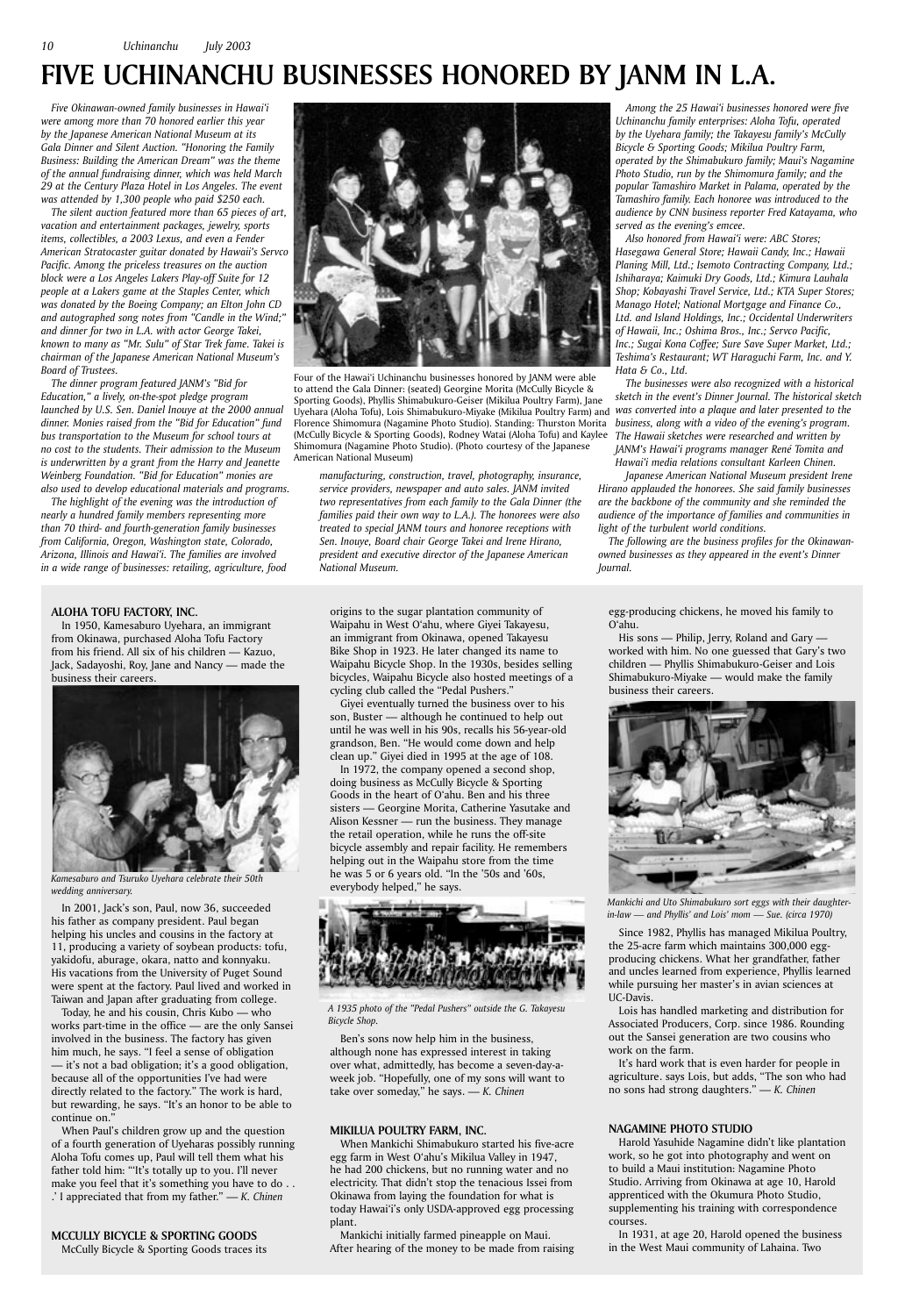Ten days of sightseeing, shopping and visiting relatives in Okinawa are on tap for the Hawaii United Okinawa Association's study tour to Okinawa. The tour departs Honolulu on Wednesday, Oct. 29 and returns on Saturday., Nov. 8. An optional tour to Yaeyama is also being offered. HUOA President George Tamashiro will accompany the tour to Okinawa. The tour is being organized and led by Nadine Shimabukuro of N & K Travel. Optional tours to Central Japan and Kyushu are also being offered after the Okinawa tour.

A detailed itinerary is available at the Hawaii Okinawa Center. Tour details can also be obtained by calling the HUOA office at 676-5400.

The following are highlights of the Okinawa tour.

- **Wed., Oct. 29:** Depart Honolulu for Naha, Okinawa (Japan Airlines), via Osaka's Kansai Airport, where tour members will clear customs
- **Thurs., Oct. 30:** Late evening arrival at Naha Airport; five nights at the Seibu Orion Hotel (three nights for those going on the Yaeyama optional tour)

**Fri., Oct. 31:**

• Visit Ken-Cho (Okinawa Prefectural Government) building

• Tour of Shuri, ancient capital of the Ryukyu Kingdom: pass through Shurei no Mon (Gate of Courtesy) and Kankaimon (Gate of Joy) to Shuri Castle

• Okinawa Prefectural Museum

• Himeyuri No To (Star Lily Memorial), built in memory of the high school girls who were killed during the Battle of Okinawa while serving as nurses for the Japanese military; and the adjacent Himeyuri Peace Museum

### **Sat., Nov. 1:**

• Southern Okinawa tour, stopping first at

- Gyokusendo Park-Ryukyu Okukumura
- Heiwa Kinendo (Peace Prayer and Memorial Hall)
- Okinawa Prefectural Peace Museum and

Cornerstone of Peace memorial wall, where the names of Okinawans, Japanese and Americans killed during the Battle of Okinawa are inscribed • Mabuni Hill, where Commander Ushijima committed suicide

**Sun.-Mon., Nov. 2-3:** Yaeyama optional tour for those with reservations; free days for all others



## **Sun., Nov. 2: Yaeyama Optional Tour**

• Hour-long flight to Ishigaki; overnight at the Hotel Miyahira

• Bus to Toujin Baka (Chinese Grave), a memorial to 128 Chinese laborers who took refuge on Ishigaki and were protected by its residents after being shipwrecked with over 250 others who were being pursued by their British slavelords

• Tamatorizaki Observatory Platform, where both the Pacific Ocean and East China Sea can be seen

• Yaeyama Palm Tree Groves in Yonehara

• Ryukyu Pearl Center at Kabira Bay, one of only two sources in Japan for black cultured pearls; the other is Funauki Bay in Iriomote, also in Okinawa

- Kabira Bay, one of the most beautiful spots on
- Ishigaki
- Mineya, Yaeyama minsaori fabric factory

**Mon., Nov. 3:**

- 15-minute ferry ride to Taketomi Island
- Glass-bottom boat tour to see the coral tables that

surround the island

• Hoshizuna Beach to see star-shaped sand

• Taketomi Visitor Center to see assorted corals • In the center of town, return to the early days of Okinawa in an ox-drawn cart; pass simple houses with shiisaa on the orange kawara tile roofs and coral limestone walls

• Kihouin Museum to see its folk document collection, including 2,000-year-old coins and other artifacts

• Return to Naha and overnight at the Seibu Orion Hotel

### **Tues., Nov. 4:**

• Bus to Kin Town: flower presentation at the Toyama Kyuzo statue (Toyama is known as the "Father of Okinawan Immigration to Hawaii"), Kin Shonudo (cave) where local awamori is stored

• Bus to Nago City, visiting the Ocean Expo Park • Two nights at the Busena Terrace Beach Resort in Motobu

### **Wed., Nov. 5:**

- Bus to Hedo Misaki (cape), the northernmost point of Okinawa island; bashofu-making at Ogimi Bashofu Center
- Kunigami Busan Center for omiyage shopping
- Nago Pineapple Park

## **Thurs., Nov. 6:**

- Return to Naha and Seibu Orion Hotel, stopping at the coastline attraction of Manza Mo Cape
- Late lunch at Jimmy's Bakery & Restaurant, owned by longtime HUOA supporter Jimmy Inamine • Evening: optional Ryukyu dance and dinner show, "Yotsudake," for special price of 4,000 yen
- **Fri., Nov. 7:** Free day for shopping or visits with relatives and friends.
- **Sat., Nov. 8:** Depart Naha for return to Honolulu via Fukuoka Airport (and optional tours to Central Japan and Kyushu)

## FIVE UCHINANCHU BUSINESSES HONORED 9 *(continued)* **FORMER UOA PRESIDENT**

## **2003 HUOA STUDY TOUR SET FOR DEPARTS OCT. 29**

decades later, he opened a second studio in Wailuku. Harold later sold the Lahaina branch.

While growing up, Rick Shimomura tagged along with his grandfather and hung out in his darkroom. Rick graduated from photography school in California and returned to Maui in 1982. Harold was semi-retired by then and waiting for Rick to take over.

Today, Rick and his brother Ty run the studio with their mom, Florence Shimomura, Harold's daughter. "We're your friendly neighborhood portrait studio," says Rick. Nagamine's services include studio portraits, school photos, location shoots, even photo restoration, utilizing today's digital technology for much of their work.



In 1993, Nagamine Photo Studio moved into its own building. Harold was still alive for the momentous occasion. "I know he was proud of the move to the Millyard. It was a big move after being in the same location for over 40 years." — *K. Chinen*

## TAMASHIRO MARKET, INC.

When Chogen Tamashiro left Okinawa's coastal town of Nago for a new life in Hawai'i, he never

*Florence (Nagamine) Shimomura and sons Ty and Rick (holding camera).*

imagined how important the ocean would become to his family. Chogen opened a small grocery store in Hilo on the island of Hawai'i after leaving the sugar plantation. It was destroyed in the 1946 tsunami, so Chogen moved to O'ahu. In 1947, he and his wife Yoshiko opened Tamashiro Market in Honolulu.

Their eldest son Walter began managing the

market in 1954. Walter felt the store needed to specialize, so he experimented with fish. In 1962, Walter brought his brother Johnny and brotherin-law Larry Konishi into the business. Tamashiro Market went full-throttle into seafood, importing live crabs and lobsters from the early 1960s. Walter and Louise Tamashiro's three sons

— Cyrus, Guy and Sean — became involved in the business after graduating from college. Seafood is the lifeblood of Tamashiro Market, but it also carries meat, produce and ethnic foods — and is known for its selection of poke (bite-size morsels of raw fish and shellfish mixed with fresh seaweed, chiles, onions and other ingredients).

Walter passed away in 2002, but his spirit lives on in his family. which carries on the tradition of providing high-quality, live and fresh seafood to Hawai'i's consumers and tourists. — *K. Chinen*



*Tamashiro Market opening in 1947.*

## **YASUO GUSHI PASSES AWAY**

The Hawaii United Okinawa Association extends its condolences to the family of former UOA president Yasuo Gushi. Mr. Gushi died April 29 at Leahi Hospital. He was 91 years old. Born in Waipahu, he served as 1962-63 UOA president. Mr. Gushi was an active member of Tomigusuku Sonjin Kai and was also past president



of the Jikoen Hongwanji Mission Board of Directors. He and his wife Haruko owned and operated Evelyn's Lunch Service for many years before retiring. Mr. Gushi is survived by his wife, son William, daughter Margot Sarae, six grandchildren and two great-grandchildren.

## **LET'S "TALK STORY"**

With the passing of each generation, much of our history, culture and heritage is lost. With that in mind, the Hawaii United Okinawa Association's Business Affairs Subcommittee will hold a storytelling workshop aimed at teaching and developing storytelling skills as a means of capturing and preserving family histories. The first "Talk Story" workshop will be held Saturday, Aug. 9, from 9 to 11 a.m. at the Okinawa Memorial Hall at Jikoen Hongwanji Mission. Each club has members who are gifted at telling stories or recalling family histories. These members are ideal for this workshop. An expert in preserving and sharing family stories will present valuable storytelling suggestions. The long-term goal of the project is to develop a cadre of HUOA members who are skilled at capturing and telling stories, thus preserving the family histories and culture of the Okinawan community. The workshop is free to HUOA club members, however, please RSVP with HUOA at 676-5400, or by email at huoa@hawaii.rr.com.